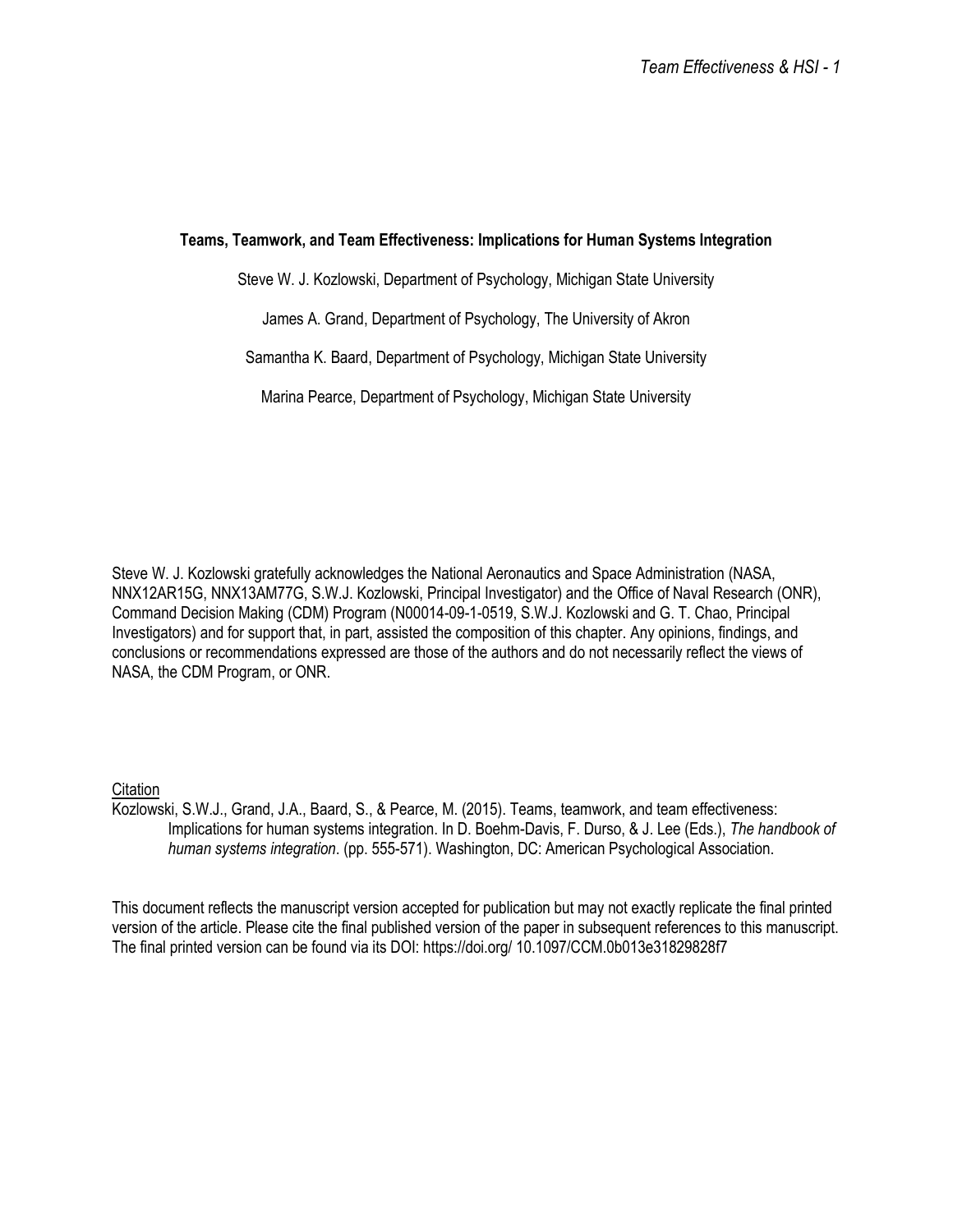### **Teams, Teamwork, and Team Effectiveness: Implications for Human Systems Integration**

The last two decades have witnessed a worldwide reorganization of work from individual jobs in a functional structure to work structured around teams and the technologies that link team members together in a workflow system (Kozlowski & Ilgen, 2006). Indeed, the workflows for mission-critical problems often transcend single teams, systems, and organizations. Imagine the following scenario. A person has been involved in an automobile accident after the driver made an error, lost control of the vehicle, and hit a tree head on. Immediately, an automated system within the vehicle detects the crash and contacts a command and control (C<sup>2</sup>) team that alerts authorities. Several teams are immediately dispatched to the scene of the accident. A team of police officers reroutes traffic away from the site. A firefighting team extracts the person from the wreckage, suppresses the potential for fire, and contains potential contaminants. Emergency medical technicians perform stabilization and rush the patient to a hospital trauma unit. In transit, they alert the hospital and transmit the patient's vital signs and injury assessment. On arrival, an emergency medical team stabilizes the patient, who is then transferred to the Intensive Care Unit for further attention by multiple medical teams who coordinate ongoing care.

This example illustrates several critical points about teamwork and HSI. First, team members and their expertise are integrated with the tasks, roles, and technology systems that comprise their mission and its goals. To perform effectively, team members have to coordinate their collective cognition, affect/motivation, and behavior (Salas, Cooke, & Rosen, 2008). Effective HSI will enhance coordination and teamwork. Lack of attention to teamwork as an integral aspect of HSI will inhibit teamwork, forcing team members to improvise to overcome technology and system limitations. Second, teams bring together a range of distinctive expertise, allow rapid deployment, and are adaptable. Although good HSI can make them robust to errors, poor design can yield a workflow system that propagates an error and allows it to cascade through the system (e.g., USS Vicennes; Bell & Kozlowski, 2011). Finally, forms of teamwork and technology systems often transcend team and organizational boundaries. Many critical missions, as in our example, involve multiple teams (i.e., multi-team systems, MTS; Mathieu, Marks, & Zaccaro, 2001), team networks (Wax, DeChurch, Murase, & Contractor, 2012), or systems of systems (Pew & Mavor, 2007) that cut across organizational boundaries working collaboratively and cooperatively to accomplish the overall mission of "saving the patient," "ensuring a safe flight," or "monitoring cyber security."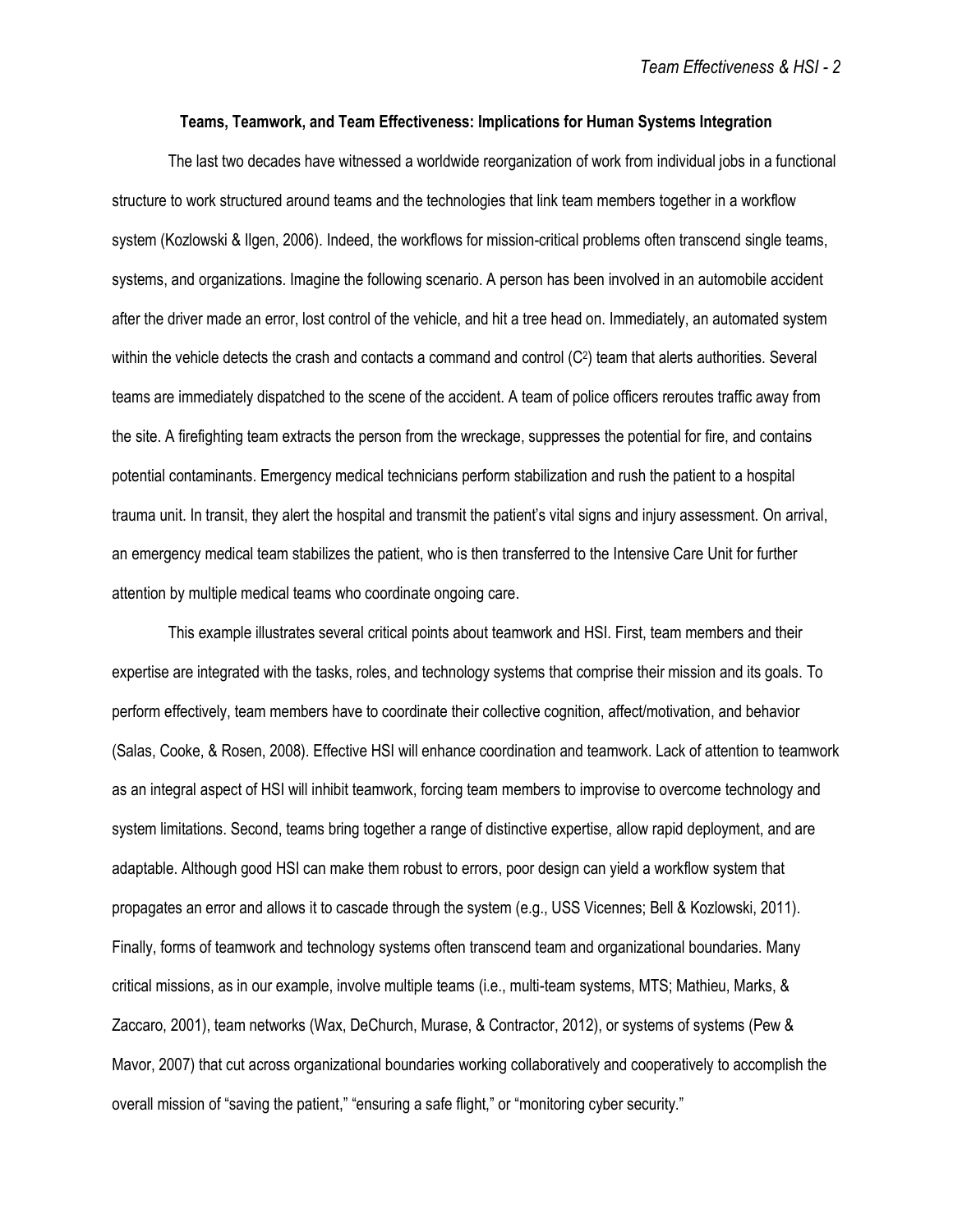Understanding the "human" in human systems integration (HSI) necessitates an understanding of this interplay of the person, team, technology, and system (Durso, Boehm-Davis, & Lee, this volume). The goal of this chapter is to provide an overview of the key considerations for HSI relevant to teams, teamwork, and team effectiveness. Given space constraints, we focus on achieving breadth of coverage and identifying core concerns, with pointers to more in depth coverage of relevant topics that are beyond the scope of the chapter. The chapter is structured as follows. We first characterize work teams and identify core considerations for team effectiveness and, thus, HSI. Then, we highlight research findings on team effectiveness organized around the input-process-output heuristic (IPO; McGrath, 1964) and its more contemporary dynamic representations. Finally, we close with a consideration of critical theory development and research issues necessary for advancing HSI with respect to supporting and enhancing team effectiveness.

# **Core Team Effectiveness Considerations for HSI**

**Work teams and HSI.** Integrating several perspectives, Kozlowski and Ilgen (2006, p. 79) define teams as "(a) two or more individuals;<sup>1</sup> (b) who interact socially (often face-to-face or, increasingly, virtually); (c) possess one or more common goals; (d) are brought together to perform organizationally relevant tasks; (e) exhibit interdependencies with respect to workflow, goals, and outcomes; (f) have different roles and responsibilities; (g) and are together embedded in an encompassing organizational system, with boundaries and linkages to the broader context and task environment."

The incorporation of teams and teamwork into technology systems creates a variety of challenges for the human-oriented analytics typically used by HSI (e.g., Folds, this volume). The HSI practitioner should be aware and knowledgeable of these potential challenges to inform system design specifications that better incorporate teamwork considerations and to develop appropriate evaluation strategies that incorporate the multilevel character of team processes and effectiveness. As Folds (this volume, p. 22) states, "…*design* is at the heart of the systems engineering process, and consequently is where HSI has the potential to make the biggest contribution. Design involves actively composing (conceiving of, and describing) some configuration of hardware, software, and people

<sup>1</sup> Dyads can be distinguished from teams comprised of 3 or more people. Two-person teams (e.g., aircrews) often exhibit the same basic work processes as larger teams, although we acknowledge that teams of three or more enable coalitions and related interpersonal interaction complexities absent in dyads.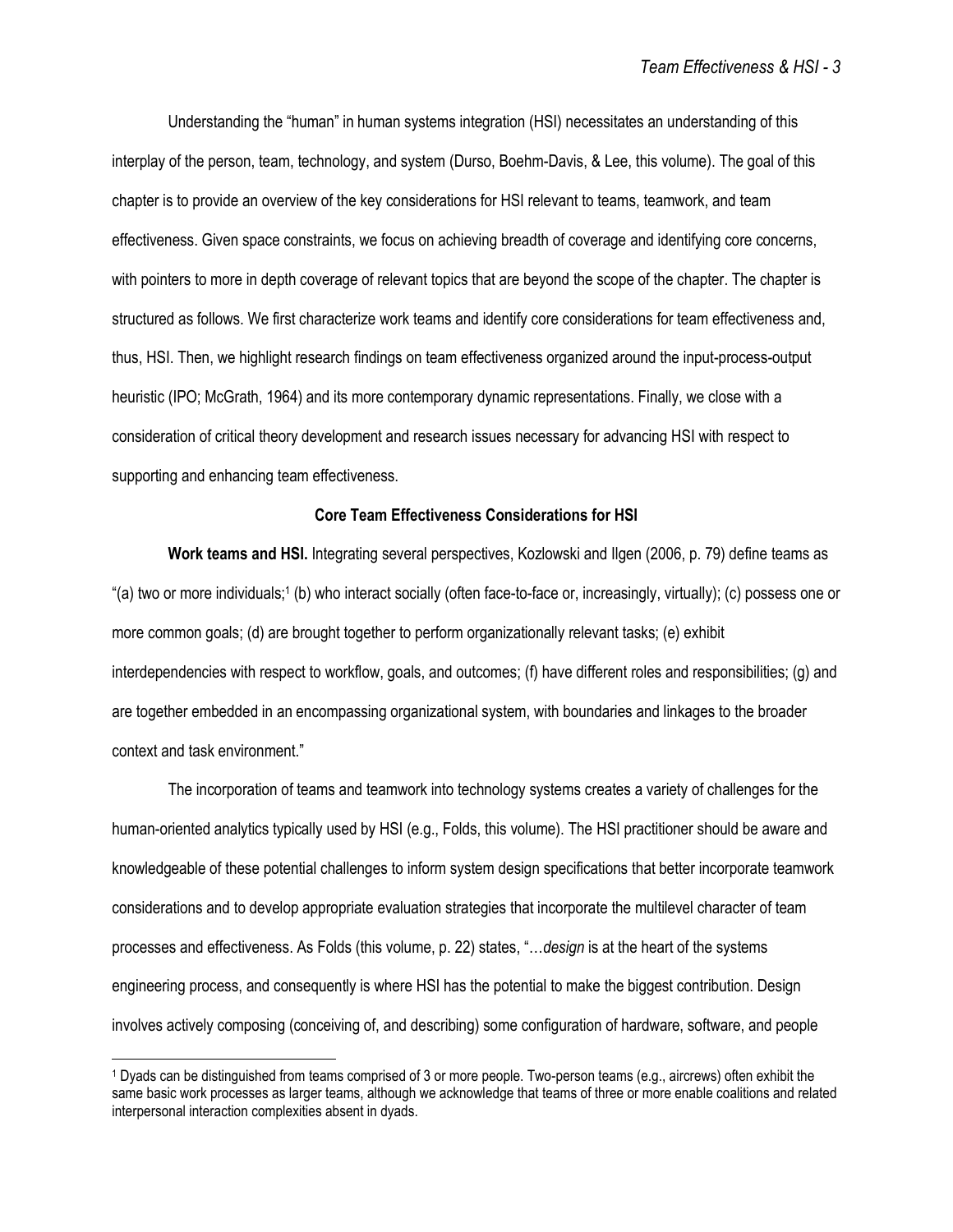(and procedures or other attributes) to create functionality that provides desired performance capability of some system." Core issues center on the multilevel character of teams, workflow interdependence, virtuality, artificiality, MTSs and networks, and the dynamics of team processes and adaptation.

**Multilevel character**. Teams implicate multiple levels of analysis and this multilevel character naturally encompasses human-technology systems. Lower levels of such systems are "nested" (i.e., included, bound, and constrained) by progressively higher system levels. Two fundamental systems processes shape multilevel phenomena relevant to team effectiveness (Kozlowski & Klein, 2000). First, top-down *contextual effects* shape and constrain lower-level processes and constructs (e.g., environmental complexity shapes the team workflow structure). Second, bottom-up *emergent processes* at the lower-level coalesce and manifest at the team level. In that sense, teams, team processes, and team effectiveness are at the juncture of micro, lower-level individual properties that emerge as team level phenomena and macro, higher-level organizational and technology system characteristics that shape emergence.

The multilevel character of technology systems, teams, and team effectiveness is a challenge for HSI because most design and analysis tools (i.e., job, task, and cognitive analysis; selection; training) focus on the individual level of analysis. Emergent phenomena – the interplay between individual cognition, motivation, and behavior and team processes – are not always simply additive as such tools implicitly assume. An understanding of how the technology system shapes team interactions and the process mechanisms of emergence (Kozlowski, Chao, Grand, Braun, & Kuljanin, 2013) is critical for HSI. In this regard, the key focus is on the workflow interdependence that is inherent in the way that the technology system links team members to one another and the team task.

**Workflow interdependence**. Structural interdependencies among team members are driven and constrained by the design of a technology system. Tasks are clustered into distinct roles within the system that are aligned with the expertise of team members. Increasingly, roles may be accomplished by automated entities (e.g., robot, UAV) that have some degree of autonomy (Cuevas, Fiore, Caldwell, & Strater, 2007). The workflow interdependence structure is aligned with the complexity of the team task and, together, determines the nature of coordination demands (i.e., exchanges of information and/or behavior) placed on team members (Bell & Kozlowski,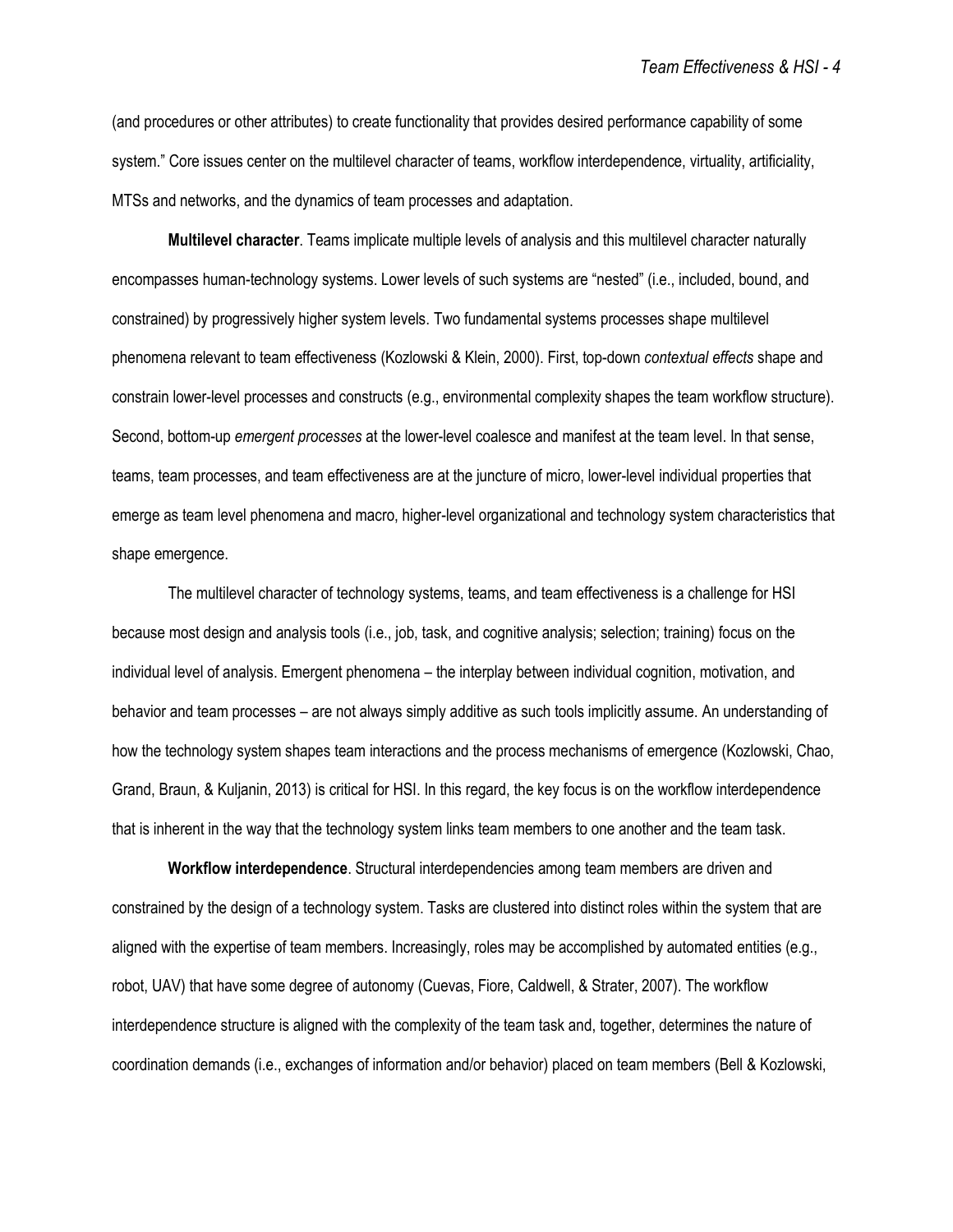2002; Van de Ven, Delbecq, & Koenig, 1978)<sup>2</sup>. At the simpler end of the complexity continuum, pooled structures are additive such that team members essentially perform in parallel. Emergence is additive in nature with the potential for compensation (i.e., weak performance of one member can be compensated by strong performance among other members). Sequential structures are a series of input-output transactions that minimize coordination at each exchange. Emergence is additive but conjunctive (i.e., the weakest link determines team performance). Both structures entail weak, asynchronous internal linkages, relatively weak external coupling, and are most appropriate in relatively stable and predictable environments. Toward the more complex end of the continuum, reciprocal structures entail more flexible patterns of coordination. Reciprocal structures enable feedback and adjustment at input-output transitions and allow greater reach-back. Intensive structures represent the most flexible and adaptive coordination mechanisms (Kozlowski, Gully, Nason, & Smith, 1999). Emergence is represented by configurations, patterns, or networks. Both structures entail stronger and more synchronous internal linkages, tighter external coupling, and are more appropriate for dynamic and adaptive contexts. Supporting team member coordination and adaptation under more complex workflow structures represents a significant challenge for HSI. As we will discuss, system mechanisms to facilitate team cognition, maintain team motivation, and regulate team action are essential.

**Virtuality**. Most of the research foundation on team effectiveness is focused on face-to-face teams; however, with ever advancing communication and computer technologies, work teams are becoming increasingly virtual, spread across time and space. Virtuality is typically treated as a composite of geographic distance and characteristics of electronic communication / data media (e.g., Bell & Kozlowski, 2002; Kirkman & Mathieu, 2005; Mesmer-Magnus, DeChurch, Jimenez-Rodriguez, Wildman, & Shuffler, 2011). In addition, as virtual teams become increasingly global, there is an additional emphasis on cultural differences that make it challenging for team members to communicate and build shared understandings (Hinds, Liu, & Lyon, 2011). Some degree of virtuality is increasingly the norm—even for teams that are essentially co-located—and a primary feature of most technology mediated workflow systems; as such, it represents a critical HSI consideration for team effectiveness.<sup>3</sup> System mechanisms are required to build shared understanding and coordinated action.

<sup>2</sup> Steiner (1972) and McGrath (1984), among others, provide alternative team task taxonomies.

<sup>3</sup> See Kirkman, Gibson, & Kim (2012) for a comprehensive review.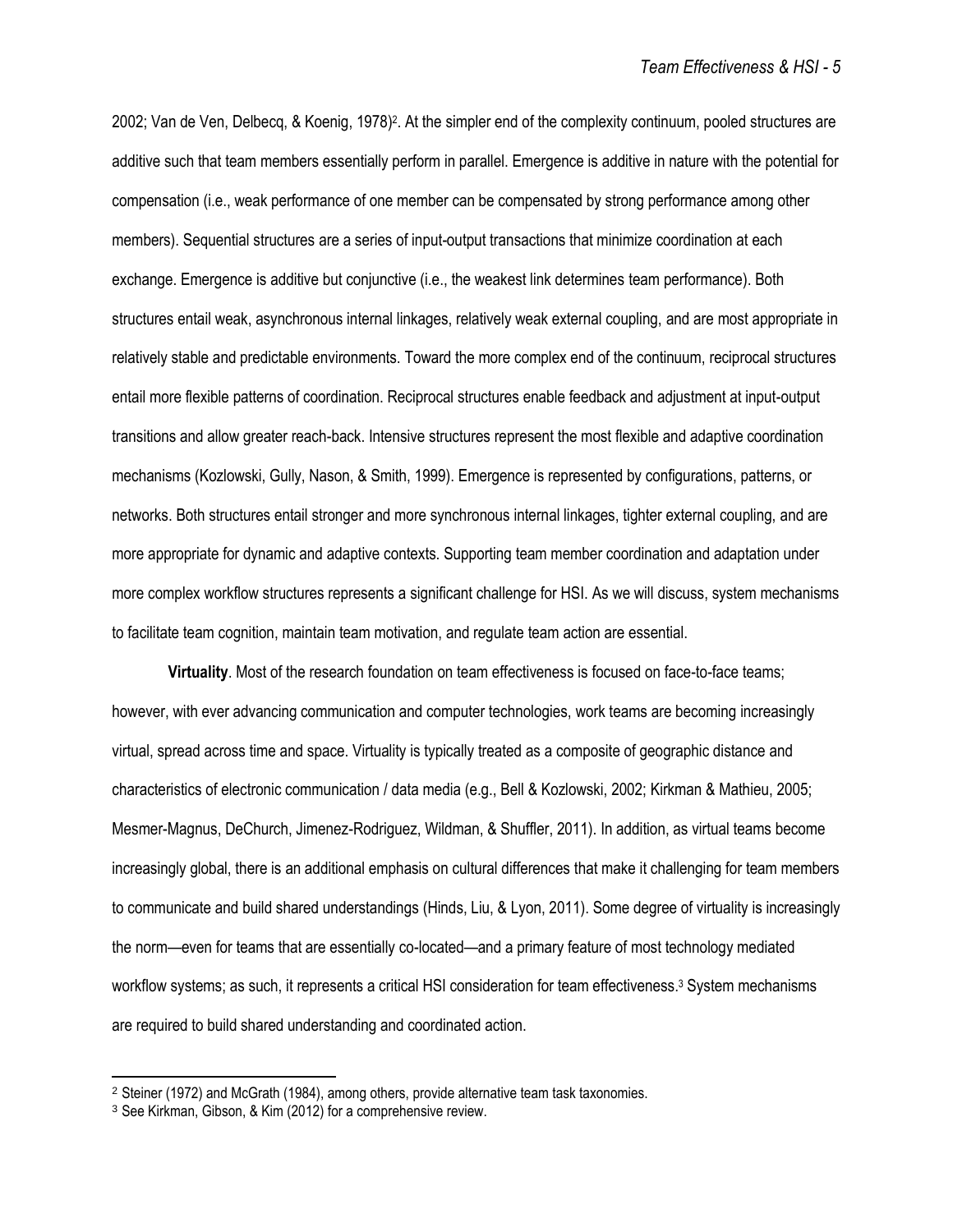**Artificiality***.* The increasing sophistication of artificial intelligence is yielding a new form of teammate: a synthetic autonomous entity that functions as an integral part of the team (Cuevas et al., 2007). Such entities may range from remote vehicles or robots under essentially continuous manual control to sophisticated unmanned vehicles that can perform a mission with minimal supervision. The challenge for HSI is that the actions of such entities need to be appropriately calibrated to the team and system. Entities that require continuous monitoring are likely to exacerbate errors and inefficiencies rather than reducing them. However, entities that operate with considerable autonomy can also be problematic if they are not contextually sensitive to team pacing, synchronicity, and goal states. The challenge is to design entities or system capabilities that help artificial teammates *coordinate with humans* rather than creating fully autonomous agents that add cognitive load and uncertainty for their human counterparts.

**Multiteam systems and networks***.* MTS and networked systems (e.g., Contractor, Wasserman, & Faust, 2006) are another emergent form of teamwork that have implications for HSI. Mathieu et al. (2001, p. 290) define MTSs as "two or more teams that interface directly and interdependently in response to environmental contingencies toward the accomplishment of collective goals. MTS boundaries are defined by virtue of the fact that all teams within the system, while pursuing different proximal goals, share at least one common distal goal; and in doing so exhibit input, process, and outcome interdependence with at least one other team in the system." Elaborating on this conceptualization from a network theory perspective, Wax et al. (2012) describe MTSs as "a specific type of social network, one where every network member is interdependent in some way towards the accomplishment of a network-level purpose." Our opening example focused on a type of MTS. Other exemplars include the air traffic control system (i.e., ground controllers, flight controllers, sectors, aircrews) and military C<sup>2</sup> systems.

This conceptualization of MTSs, team networks, and systems of systems is consistent with the nature of large integrated "systems" that comprise HSI. Thus, the challenge for system designers is to anticipate the needs of face-to-face proximal teams, virtual teams, and extended MTS networks. For example, component systems are often designed with little regard to the operation of the overall MTS. Different component systems may have different communication protocols, data standards, and display functions. (e.g., submarine underwater navigation requires integration of data streams from different component systems that is largely accomplished manually). Suboptimal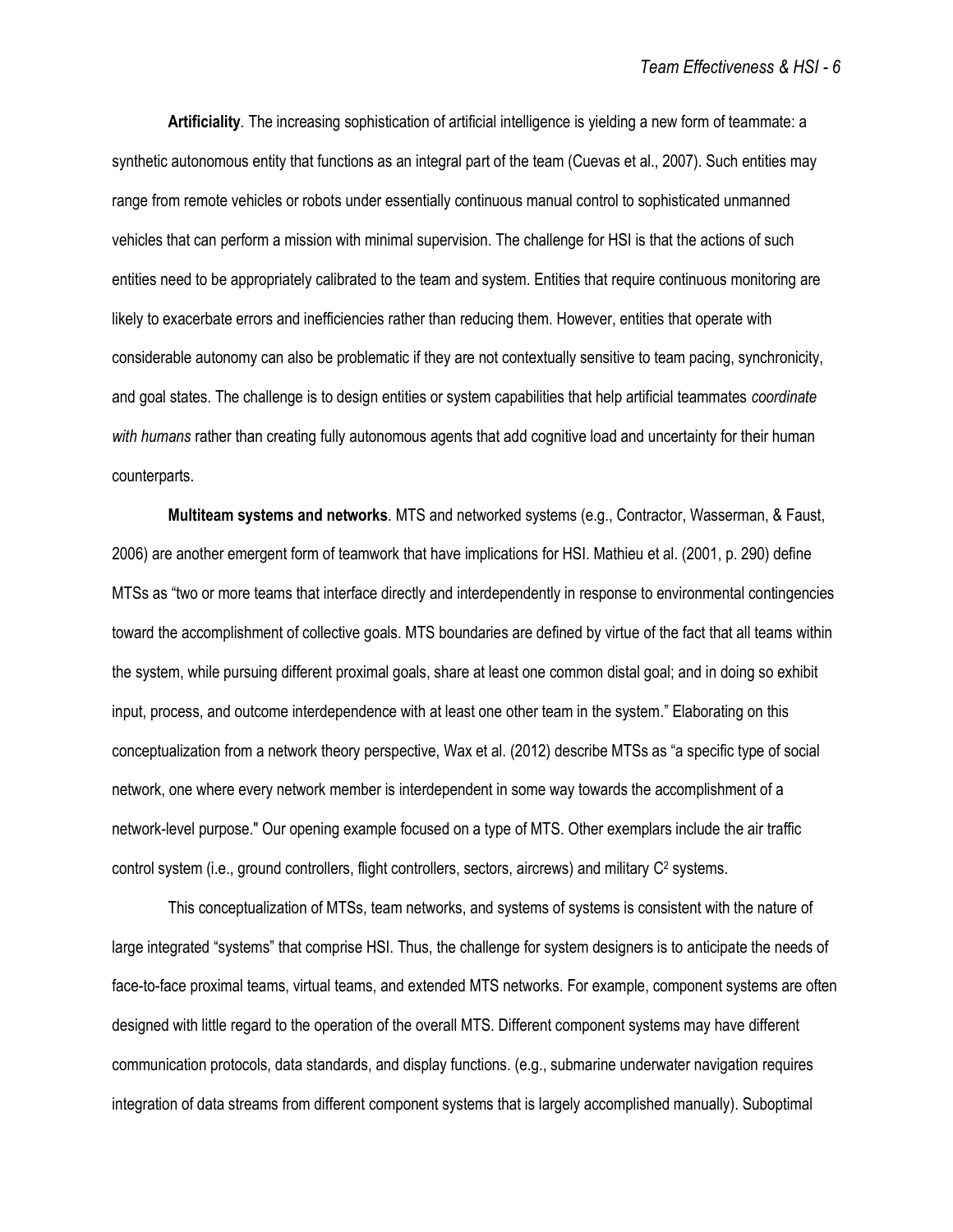design can be a critical source for system inefficiencies and even catastrophic errors (e.g., Three Mile Island, USS Vinceness). MTSs thus raise implications for system definition, boundaries, and levels that need to be encompassed by HSI.

**Dynamics and adaptation**. Finally, teams are not static entities, although much of the empirical research treats them as such. Team tasks are often cyclic and episodic such that the cognitive and behavioral workload on team members is variable; dynamics have implications for a variety of team functions, including leadership (Guastello, 2010a; Kozlowski, Gully, McHugh, Salas, & Cannon-Bowers, 1996) and activity pacing (Marks, Mathieu, & Zaccaro, 2001). Teams also evidence developmental progression; they evolve over time, become more proficient with experience and, with appropriate training and interventions (Gorman, Amazeen, & Cooke, 2010a; Gorman, Cooke, & Amazeen, 2010b), can develop adaptive capabilities (Kozlowski et al., 1999). Thus, the "human" in HSI is not fixed. Individuals, teams, and the systems in which they are integrated vary dynamically as the performance environment evolves (see Baard, Rench, & Kozlowski, 2014, for a comprehensive review; Guastello, 2010b). This means that an important part of system design and operation is to build in features that can monitor team processes (e.g., communication, collaboration, coordination) and intervene to maintain team effectiveness (Gorman, Hessler, Amazeen, Cooke, & Shope, 2012; Kozlowski & Chao, 2012b). Facilitating and supporting these changing components mark another key HSI challenge.

# **The Science of Team Effectiveness**

HSI practitioners contribute to technology systems at a variety of stages, including requirement development, initial design, acquisition, evaluation, and refinement. Nevertheless, a critical axiom of effective HSI is "sooner is better than later" (Folds, this volume). Consequently, the purpose of the following sections is to highlight key findings from team effectiveness science such that HSI efforts involving teams can accommodate the unique demands, requirements, and processes inherent in these contexts throughout the entirety of a system's development.

McGrath's (1964) influential IPO framework serves as a useful organization of factors that contribute to team effectiveness. *Inputs* are characteristics of the individual (e.g., knowledge, skills, and abilities [KSAs], demographics), the team (e.g., size, power structure), and the environment (e.g., external stressors, reward conditions) that enhance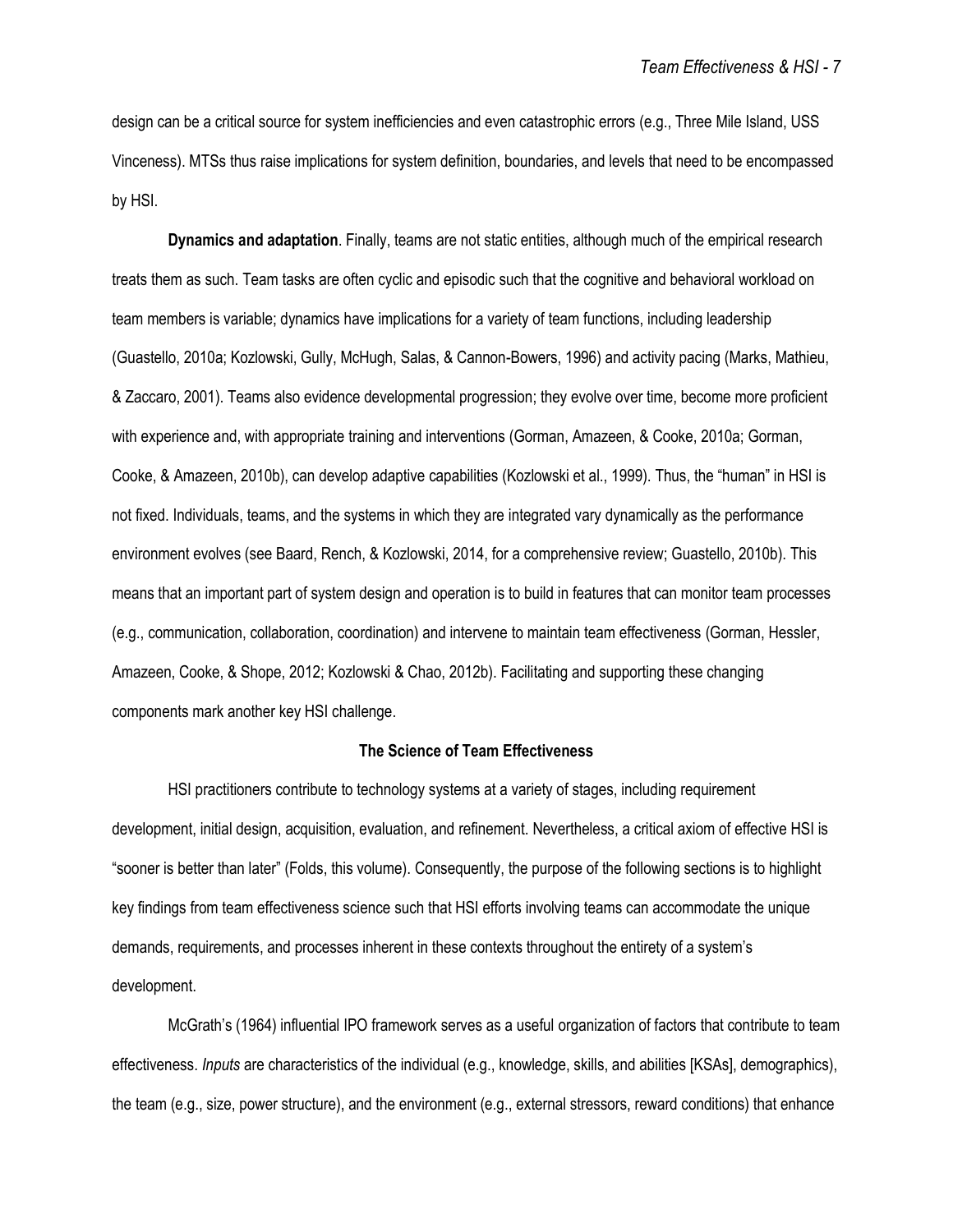or constrain a team's processes. *Processes* are cognition-, affect-/motivation-, and behavior-based phenomena (e.g., developing transactive memory, cohesion-building, collaborative problem-solving) that emerge from group member's task interactions and influence the favorability of team outcomes. *Outcomes* reflect the cumulative results of team's efforts; these may be performance-related (e.g., quantity and quality of a product), ability-related (increases in relevant abilities and skills), or affect-related (member satisfaction, commitment to team and teammates).

Despite the utility of the IPO framework, contemporary conceptualizations recognize that teams are dynamic, developing and adapting over time as members collaborate to complete tasks (e.g., Ilgen, Hollenbeck, Johnson, & Jundt, 2005; Kozlowski et al., 1999). Team members bring important contributions to the team (inputs); through their interactions, they develop emergent mechanisms and characteristics (processes) that define them as a collective and help accomplish task goals (outcomes), which subsequently influence future inputs and interactions. As a result, IPO progression—and team functioning—is better construed as a cyclical, dynamic system rather than a linear sequence. Nevertheless, the IPO heuristic is a useful organizing structure.

# **Team Inputs**

HSI implications drawn from the literature on team inputs are most commonly directed towards team selection/staffing (e.g., selecting the right team members to fit a given context, Hollenbeck, DeRue, & Guzzo, 2004). However, an equally important application concerns the design of systems or environments for existing teams or teams in which member capabilities and task expectations are relatively well-defined (e.g., constructing the right system to fit a given or expected set of team members). That is, while staffing represents one pathway through which team inputs can be leveraged to influence team effectiveness, efforts to shape internal and external task environments by proactively anticipating and implementing features, mechanisms, or support tools to facilitate team functioning is a complementary approach.

**Team Composition.** *Team composition* involves consideration of "who" a team-based system will accommodate. In any HSI effort, decisions relevant to both engineering (e.g., hardware/software design) and manpower (e.g., personnel selection, training) require careful recognition of the KSAs that individuals require to execute tasks and accomplish goals within the system. In team contexts, the KSAs that contribute to task performance are distributed across members; consequently, the manner by which expertise, skills, and capabilities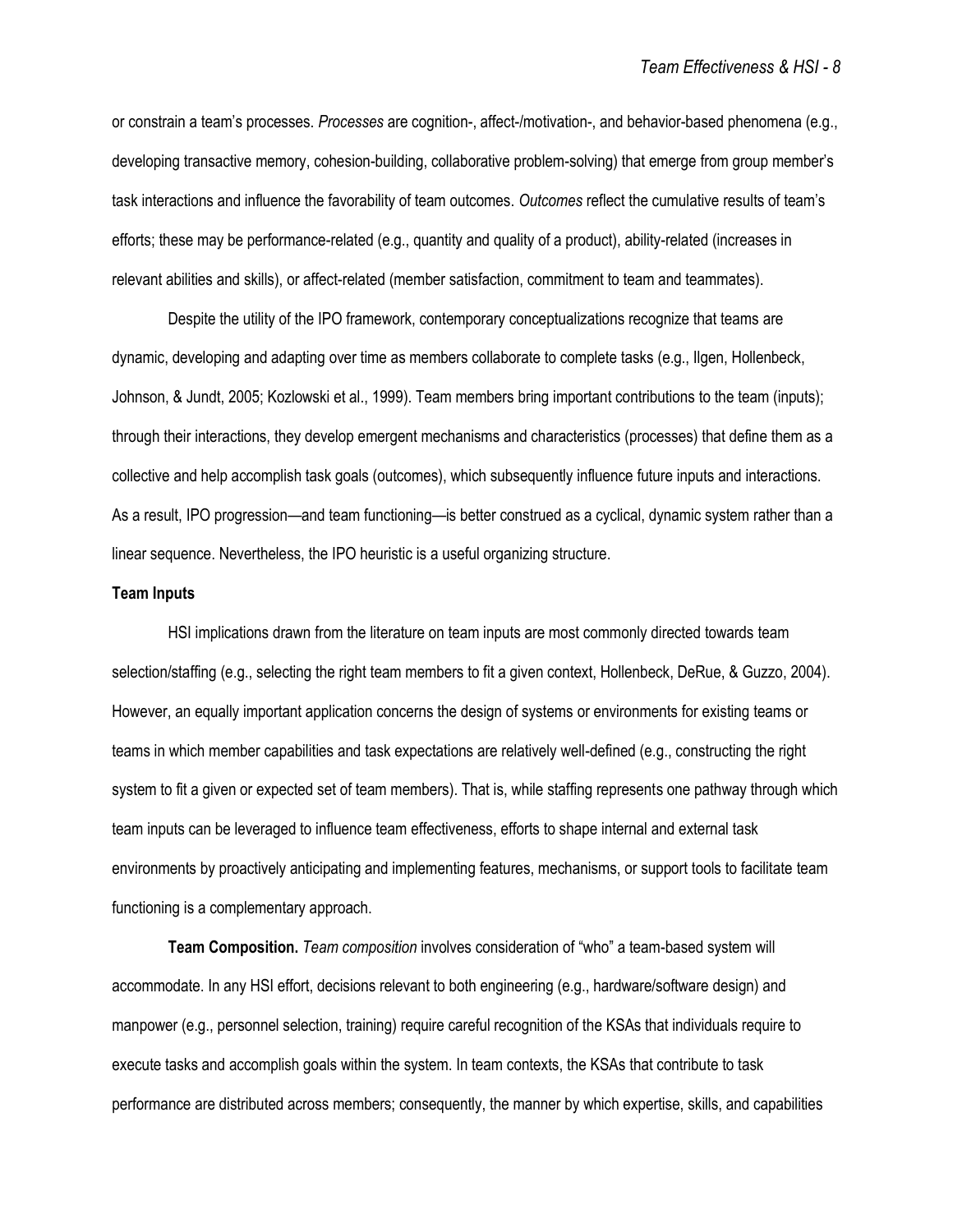vary within a team should be addressed. As Cannon-Bowers and Salas (1998) note, simply creating a team of high ability experts does not guarantee one will create an effective expert team.

As one example of HSI considerations regarding team composition, consider a system in which team members are expected to perform similar tasks/roles such that aggregate efforts supplement one another (i.e., a team of firefighters that puts out a residential fire by each taking responsibility for a different area of the building) versus one in which members will possess unique roles and responsibilities and individual efforts are complementary (i.e., a team of firefighters in which members allocate specialized responsibilities for putting out a fire, search and rescue, securing area, etc.). These two teams—and, by extension, the composition of their unit members—place different demands on a system's infrastructure. In the former case, HSI manpower acquisition strategies that minimize variance in team member competencies by composing teams with maximal task- and team-relevant KSAs may be beneficial (e.g., Stevens & Campion, 1994); in the latter case, however, team composition that is more specialized to specific team responsibilities is likely to be more efficient and effective (e.g., Ellis, Bell, Ployhart, Hollenbeck & Ilgen, 2005; Cooke, Kiekel, Salas, Stout, Bowers & Cannon-Bowers, 2003). Mathieu, Tannebaum, Donsbach, and Alliger (2014) provide an extensive review and framework for considering how these and other models of team composition have the potential to impact important decisions relevant to system design and evaluation.

**Team design.** Whereas team composition focuses primarily on the characteristic qualities that "humans in the system" bring with them, issues of *team design* focus on the systemic development, alteration, and regulation of team roles, responsibilities, requirements, and resources that influence how groups and members go about completing task-relevant goals and activities (Levchuk, Levchuk, Luo, Pattipati, & Kleinman, 2002). Many foundational concepts in team design stem from the large body of work on *sociotechnical systems* (STS; Trist & Bamforth, 1951). STS advocates a "joint optimization" strategy in which both social and technical factors must be taken into consideration to successfully design and maintain an effective work group. Of most relevance to HSI practitioners, Trist and Bamforth (1951) suggest that the degree of autonomy given to teams in a system, the extent to which teams are equipped to adapt to unexpected occurrences in their environment, and the meaningfulness of the work teams are given to perform are the most critical factors for regulating performance within STSs.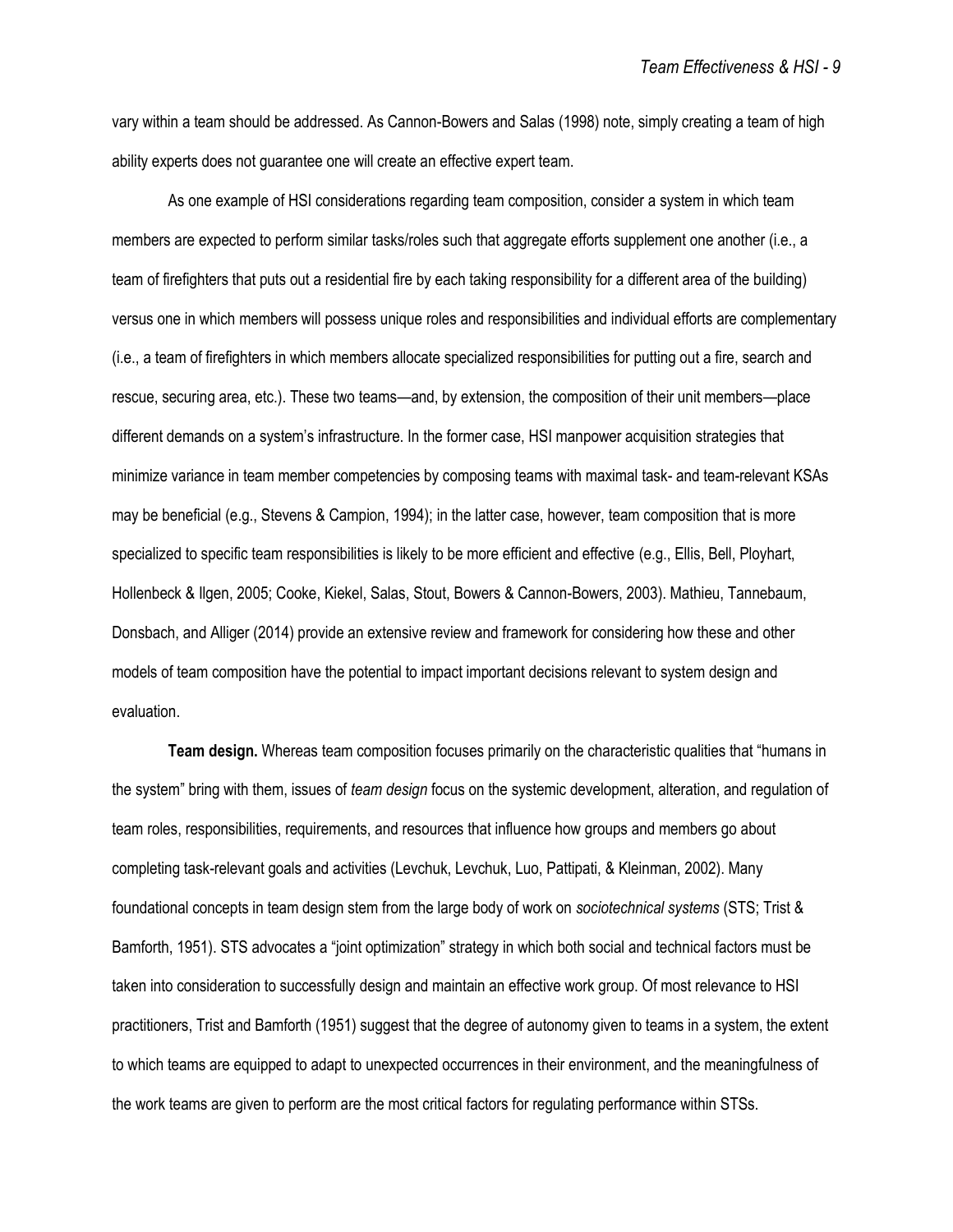More recent approaches to team design have focused specifically on how best to organize teams to facilitate task accomplishment. For example, empirical research related to structural contingency theory (Pennings, 1992) suggests that t teams operating in relatively stable task environments are more effective when members are organized functionally (individuals possess limited, highly specialized roles that complement one another) rather than divisionally (team members possess broad, multifaceted roles that enable members to work independently); however, when teams operate in more dynamic environments, divisional structures are superior (Hollenbeck et al., 2002). Alternatively, Humphrey, Morgeson, and Mannor (2009) propose, and evidence supports the notion that teams are most effective when designed to support *strategic core roles,* or the subset of task roles on the team that encounter more of the team's task-relevant problems, have greater exposure to/involvement in the group's tasks, and are more central to the workflow of the team. Consequently, these findings suggest that a critical consideration for effective HSI is the manner by which task demands and team roles are aligned with respect to the goals, needs, and available resources of the system; not all team structures are equally effective across all situations, nor do all individuals equally contribute to a team task (Stewart, 2006).

#### **Team Processes and Emergent States**

*Team processes* colloquially reflect the notion of "teamwork." More specifically, team processes characterize interactions among team members that direct available resources, KSAs, and efforts to resolve task demands. Over time, these interactions produce distinctive structures within a team that shape the development and interplay of subsequent dealings among group members. Such structural team-level constructs are commonly labeled *emergent states* (Marks et al., 2001). For an HSI practitioner, recognizing and anticipating the processes and emergent states relevant to the team(s) for which a task, system, or tool is constructed can provide insight into biases, bottlenecks, or other concerns that could potentially be alleviated through design or training activities. Table 1 summarizes a number of cognitive, affective / motivational, and behavioral processes and emergent states relevant to HSI for effective team functioning.

**Cognitive team processes and states.** A critical process carried out in virtually all work groups and teams is information processing; members attend to information and events in the environment, evaluate their meaning, store these interpretations, and retrieve/make use of relevant artifacts of this knowledge for task completion (Hinsz,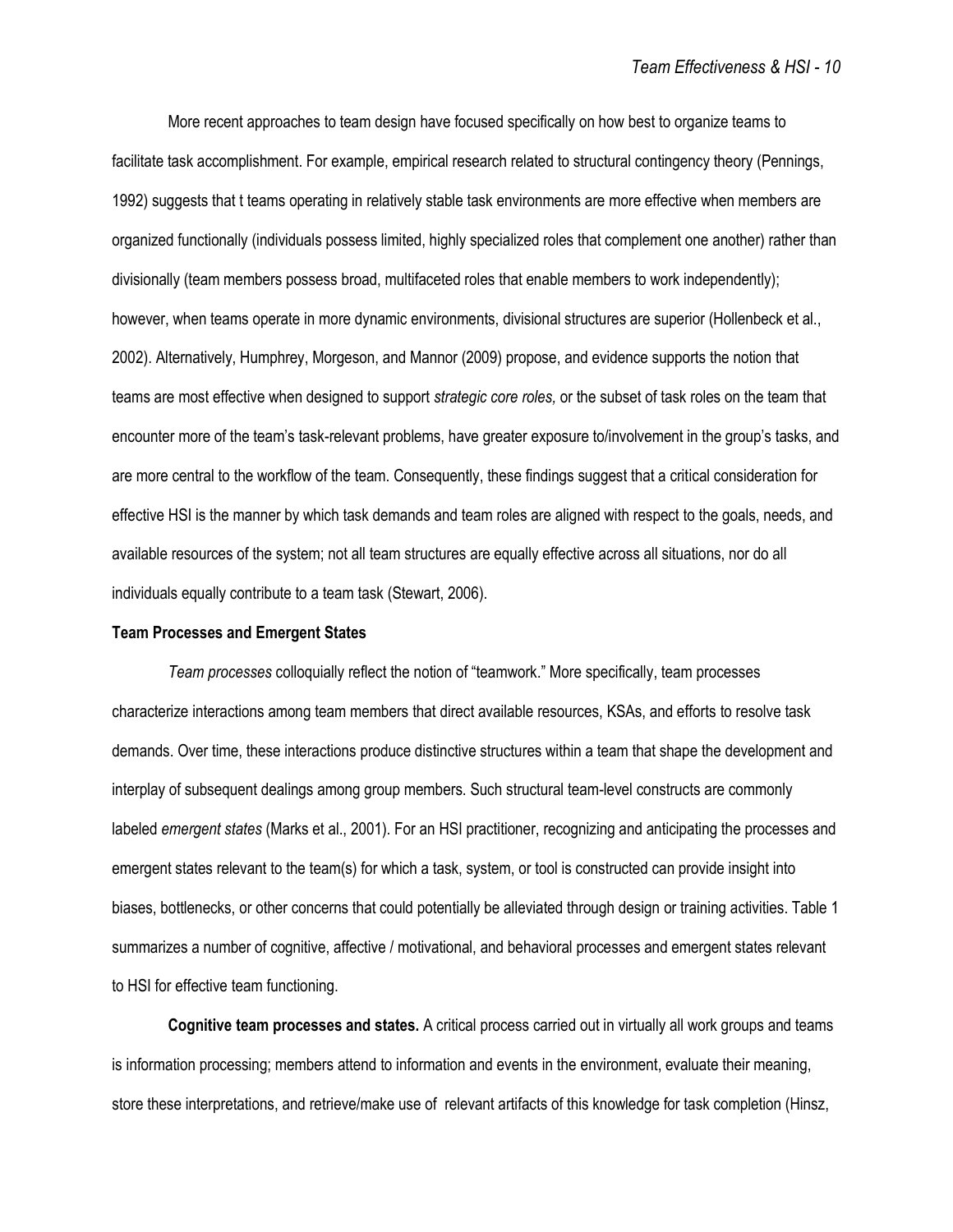Tindale, & Vollrath, 1997). Meta-analytic evidence indicates that team cognition is related to enhanced team functioning and performance (DeChurch & Mesmer-Magnus, 2010). A variety of team processes comprise overall team cognition, including situational awareness, shared mental models, transactive memory, and macrocognition (Table 2; see Bell, Kozlowski, & Blawath, 2012, for further review). Each of these concepts carries implications for understanding how teams develop and use cognitive resources. With respect to HSI applications though, the literature on team cognition suggests that it is important for practitioners to consider the degree to which the information inputs a team will be utilizing during task performance are *specialized*, *distributed*, and how members are likely to *combine* their information together to produce outcomes.

When information sources in a task are specialized and require expertise to acquire and interpret, the value/importance of each individual team member increases. That is, if a person who is responsible for monitoring and communicating a particular information source to others is called away, becomes overloaded, or is otherwise unable to contribute to the team, the team may suffer because other members are not capable of (or less proficient at) compensating for this loss. Alternatively, in contexts where team members are more "exchangeable" because information demands or members' expertise are less specialized, other individuals can potentially absorb such losses. Consequently, inefficiencies or errors associated with information specialization can potentially be alleviated through a combination of training efforts (e.g., cross-training, Marks, Sabella, Burke, & Zaccaro, 2002) and engineering design choices (e.g., common language/interface for integrating member inputs across multiple roles, McComb, Kennedy, Perryman, Warner, & Letsky, 2010) that improves member exchangeability.

Information distribution, which reflects the extent to which information sources are shared/accessible versus unique/centralized across team members, also impacts team cognition (Mesmer-Magnus & DeChurch, 2009). While increased information distribution within a system allows a team to potentially cover and specialize in more tasks, it places greater demands on the quality of information sharing within the team. However, requiring every team member to monitor or interpret all sources of information can be overwhelming and may encourage suboptimal mental models and information processing. Consequently, the HSI practitioner must be aware of such tradeoffs and take steps during early design and training phases to alleviate potential inefficiencies. In highly distributed environments, for example, technologies that facilitate the creation of cognitive "artifacts" that can be easily stored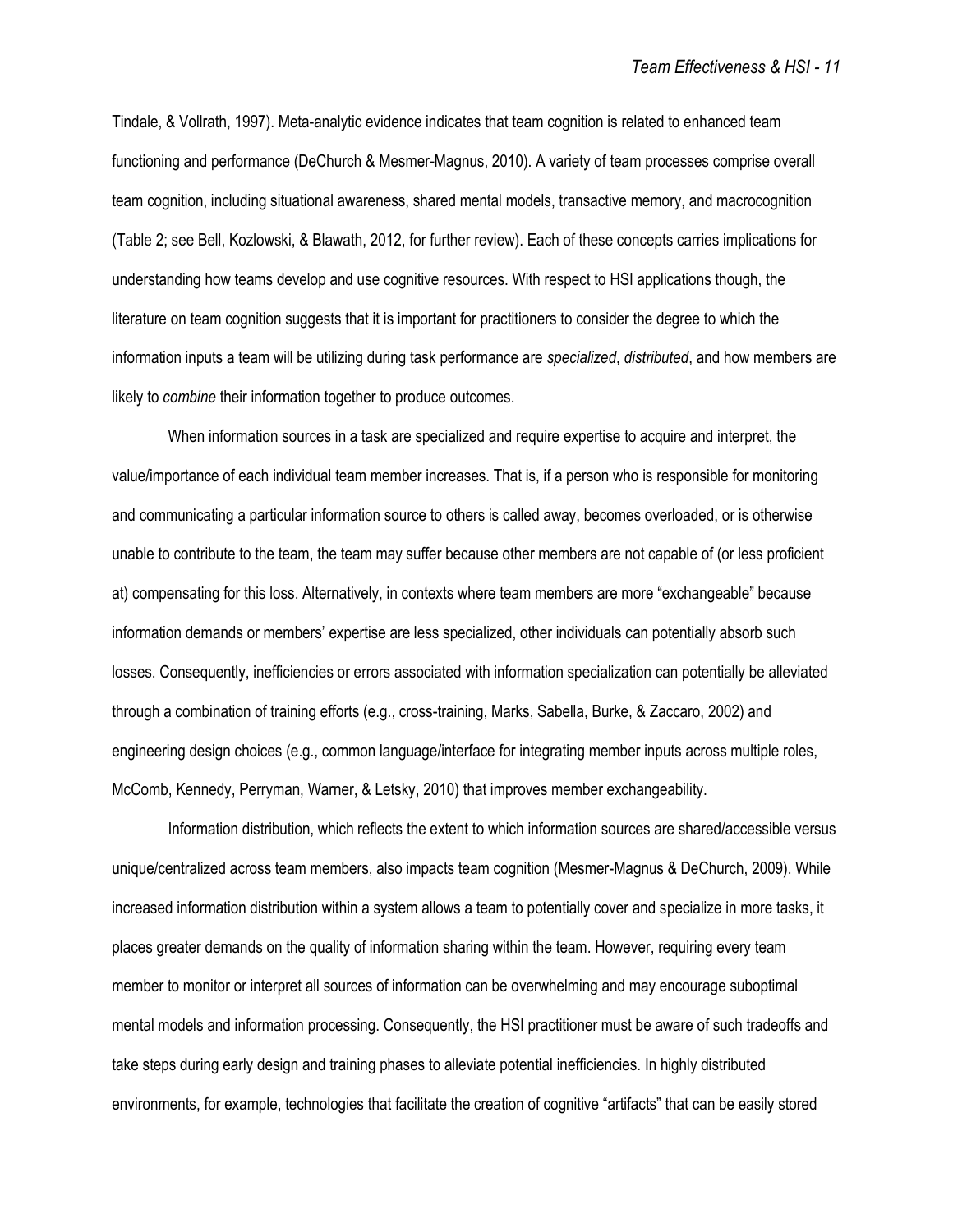and retrieved (Fiore, Rosen, Smith-Jentsch, Salas, Letsky & Warner, 2010) can potentially improve information sharing. In less distributed environments, resources that automate certain information processing/sharing activities (e.g., incorporating computer agents to monitor certain information sources, Cuevas et al., 2007) also have the potential to enhance team cognition.

Finally, it is important to reiterate the implications that workflow interdependence and the nature of a team's task hold for team cognition. Task/role synchronicity and the manner by which members combine information to make decisions and take action should be carefully analyzed and accounted for in HSI efforts. For example, Steiner's (1972) task typology offers one useful framework for delineating how groups integrate physical and cognitive resources to accomplish tasks based on conditions of the performance environment. Efforts to classify the task and information needs of a team is particularly useful during early system design stages as it enables the HSI practitioner to anticipate potential areas of cognitive process loss that could be addressed through alternative workflows or task contingencies.

**Affective/motivational team processes and states.** Although affective/motivational processes are "fuzzier" concepts that exist beyond the team-technical system, team cohesion, collective efficacy, and intragroup conflict are nevertheless important (see Table 1). Primary HIS implications for team affective/motivational processes lie in the design and implementation of system features that enable members to establish, monitor, and regulate action related to individual and team goals (DeShon, Kozlowski, Schmidt, Milner, & Wiechmann, 2004).

Given their multilevel nature, goals in a team task context exist at different system levels; individuals have goals necessitated by their task roles, teams have goals directed by higher-level organizations/systems, and organizations/systems have goals dictated by environmental demands or needs (Chen, Kanfer, DeShon, Mathieu, & Kozlowski, 2009). For the HSI practitioner, understanding these goals and how they relate to one another is important for ensuring that individual and team effort is aligned. DeShon et al. (2004) demonstrate that feedback on personal *and* team goals allows team members to regulate effort and cognitive resources to accomplish goals at *both* system levels more effectively. It also benefits other desirable affective states such as cohesion and collective efficacy, which is likely to reduce intragroup conflict and enhance team performance (e.g., Beal, Cohen, Burke, & McLendon, 2003; de Wit, Greer, & Jehn, 2012).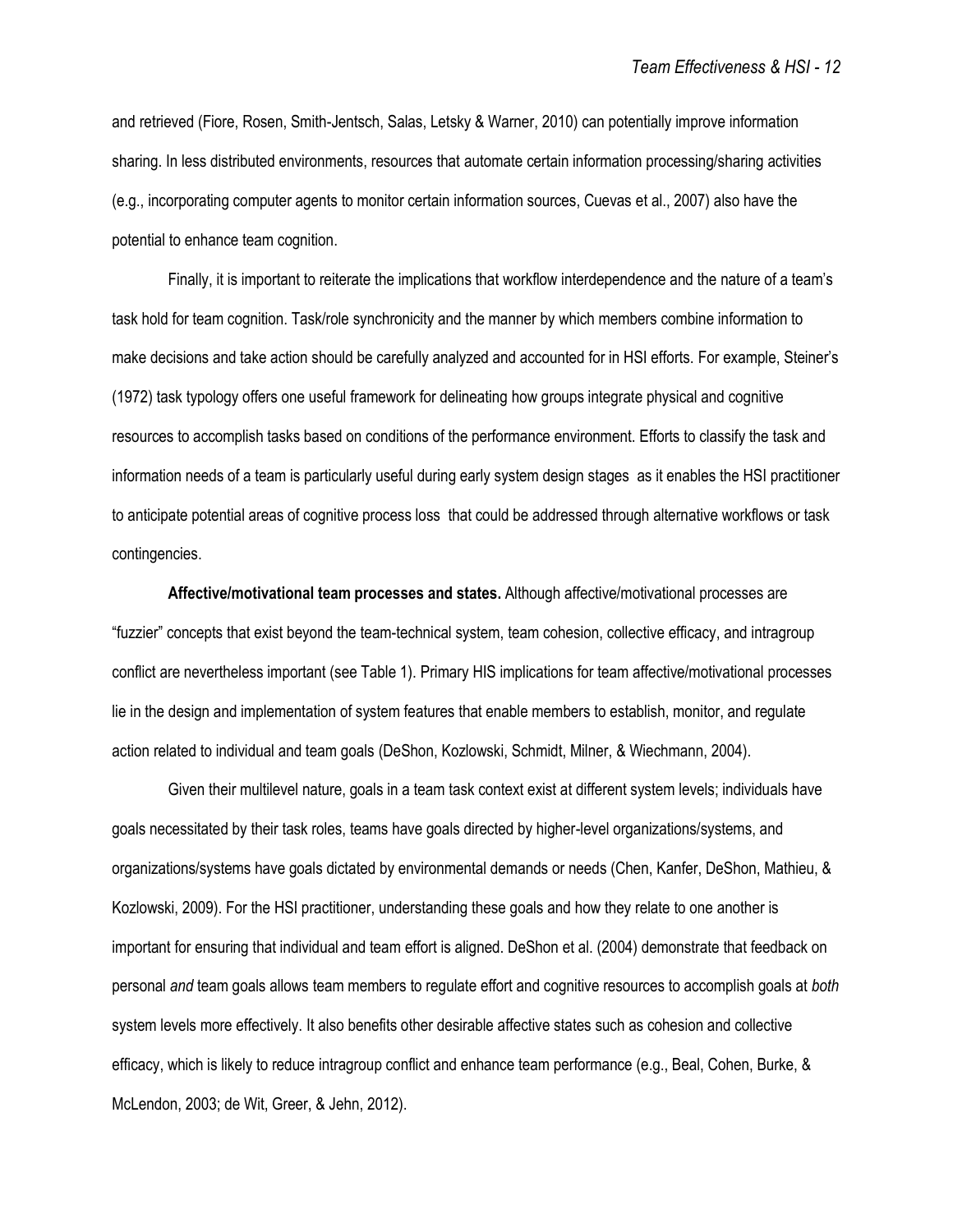Thus, practitioners can facilitate HSI in team contexts by informing the design of feedback mechanisms (both in terms of hardware/sensory outputs as well as regular opportunities for developmental feedback during training, from supervisors, etc.) that provide members with information on both individual- and team-level goal progress<sup>4</sup>. Doing so requires careful consideration during job, task, and environment analyses to ensure that important performance criteria across multiple system levels have been identified and are understood. Of additional importance, HSI practitioners are often in the best position to communicate this information to engineering design teams whose task is to create the hardware/software that allows individuals and teams to meet these varying objectives (see Folds, this volume). Fully explicating the needs and purpose of feedback systems to engineering design teams has the potential to not only improve the utility a of hardware/software that carry out these functions, but also allows design efforts to develop in parallel with the goals of stakeholders at multiple levels in the system.

**Behavioral team processes and states.** Behavioral team processes constitute what teams "do" to produce team performance outcomes, such as communicate, coordinate, cooperate, collaborate, and adapt (see Table 1). A variety of taxonomies have been developed in an effort to categorize behavioral processes into fundamental dimensions of team performance functions (see Rousseau, Aubé, & Savoie, 2006, for a comprehensive review). From the standpoint of HSI, recognition of team behavioral processes is important both for normatively describing how members interact with one another as well as prescriptively identifying patterns of behavior or system capabilities that enable teams to effectively work together. For example, team training strategies such as crew resource management (Kanki, Helmreich, & Anca, 2010) and guided team self-correction (Smith-Jentsch, Zeisig, Acton, & McPherson, 1998) are designed to teach effective behavioral strategies to team members. Meta-analytic evidence strongly supports the efficacy of such team training efforts for improving not only behavioral team processes, but also cognitive and affective processes as well as team performance (Salas, Nichols, & Driskell, 2007).

An added benefit of improving behavioral team processes through resources or training is that it equips teams to more readily adapt to changing demands in the environment (Baard et al., 2014). A critical task of HSI design is identifying potential conditions, processes, and outcomes under which an individual, team, or piece of

<sup>4</sup> See Kozlowski, Toney, Mullins, Weissbein, Brown, & Bell (2001) for a review and recommendations on the design of performance feedback systems.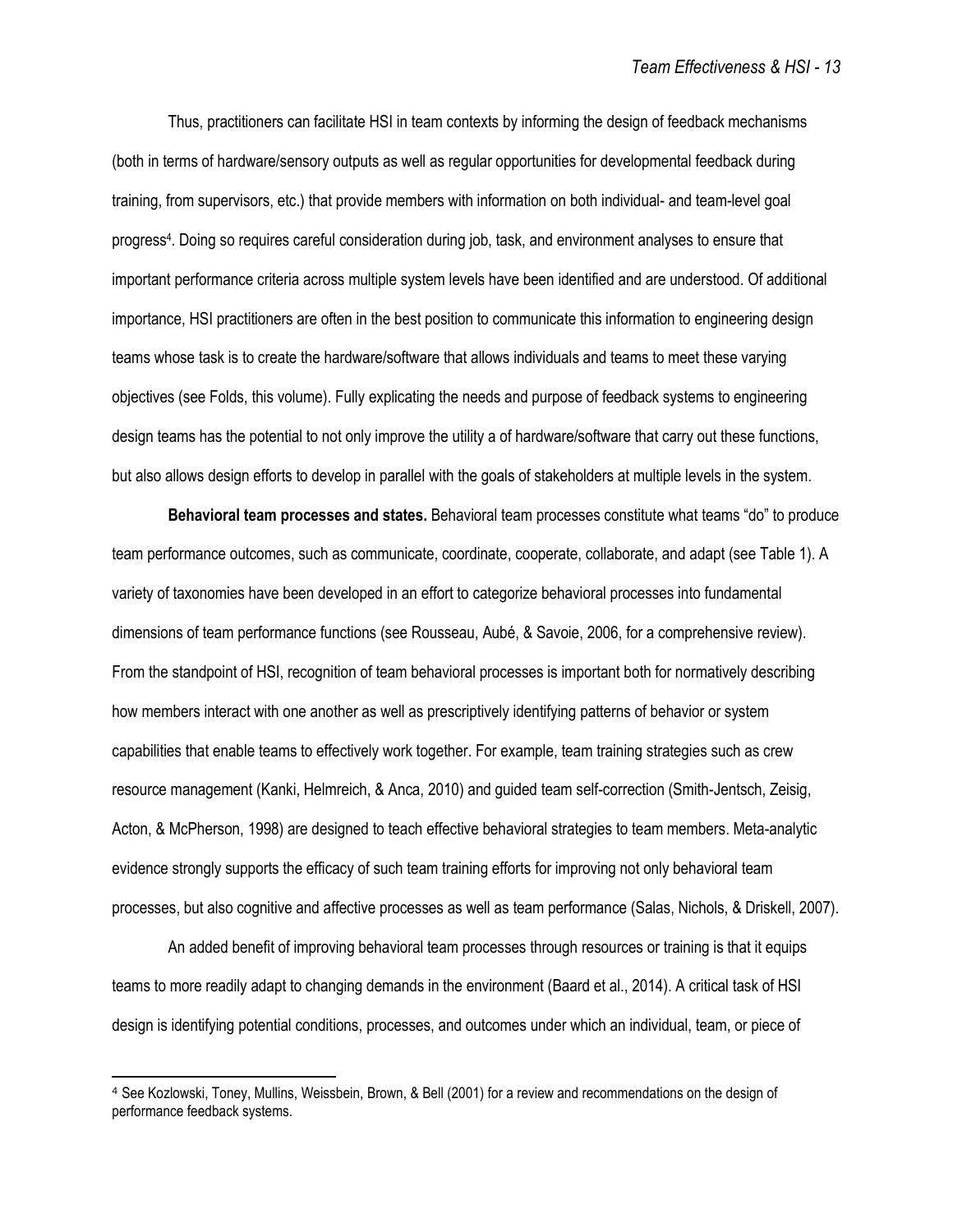equipment may operate; however, no HSI practitioner can anticipate all contingencies. Consequently, it falls to the individuals/users in these contexts to evolve their behaviors to effectively achieve task outcomes. Teams can be beneficial in contexts that necessitate adaptation as teams typically have more "manpower" at their disposal. However, groups must possess both the equipment and expertise that enable rapid communication, high situational awareness, and the ability to coordinate multiple members' efforts simultaneously. The use of simulation-based training that simulates real-world conditions in controlled environments has been identified as a critical approach for promoting adaptive expertise in both individuals and teams (Grand & Kozlowski, 2013).

## **Team Outcomes**

Hackman's (1987) tripartite definition of team effectiveness emphasizes (1) performance (evaluations of the effectiveness of members' observable goal-directed team behaviors and/or products); (2) satisfaction (collective feeling that members' needs are being met); and (3) viability (willingness of members to remain in the team) as the most critical team outcomes of interest. This definition is intentionally broad. Given that group accomplishment is often the most practically important and salient indicator of team effectiveness, the present review focuses only on team performance outcomes. In the sections which follow, we return to two issues introduced in the opening sections of this chapter that are central to conceptualizing and measuring team performance in HSI: (1) the emergent nature of team behavior and performance and (2) the implications of workflow and task interdependencies for capturing team performance.

**Multilevel emergence.** Teams are embedded in organizations and technology systems, and individuals are embedded in teams. Hence, team performance is a function of both top-down contextual, as well as bottom-up emergent influences. In team contexts, individual team members hold task knowledge, exert effort, and perform behaviors, but team performance is the output of the team as a collective entity. More generally then, team performance is a higher, group-level construct, though the activities which give rise to this outcome originate from the lower, individual level of analysis (Kozlowski & Klein, 2000). Thus, a crucial step in representing—and subsequently influencing—team performance is capturing how individual members' actions combine to constitute team level performance.

To bridge the gap between the origin and manifestation of multilevel constructs, Kozlowski and Klein (2000)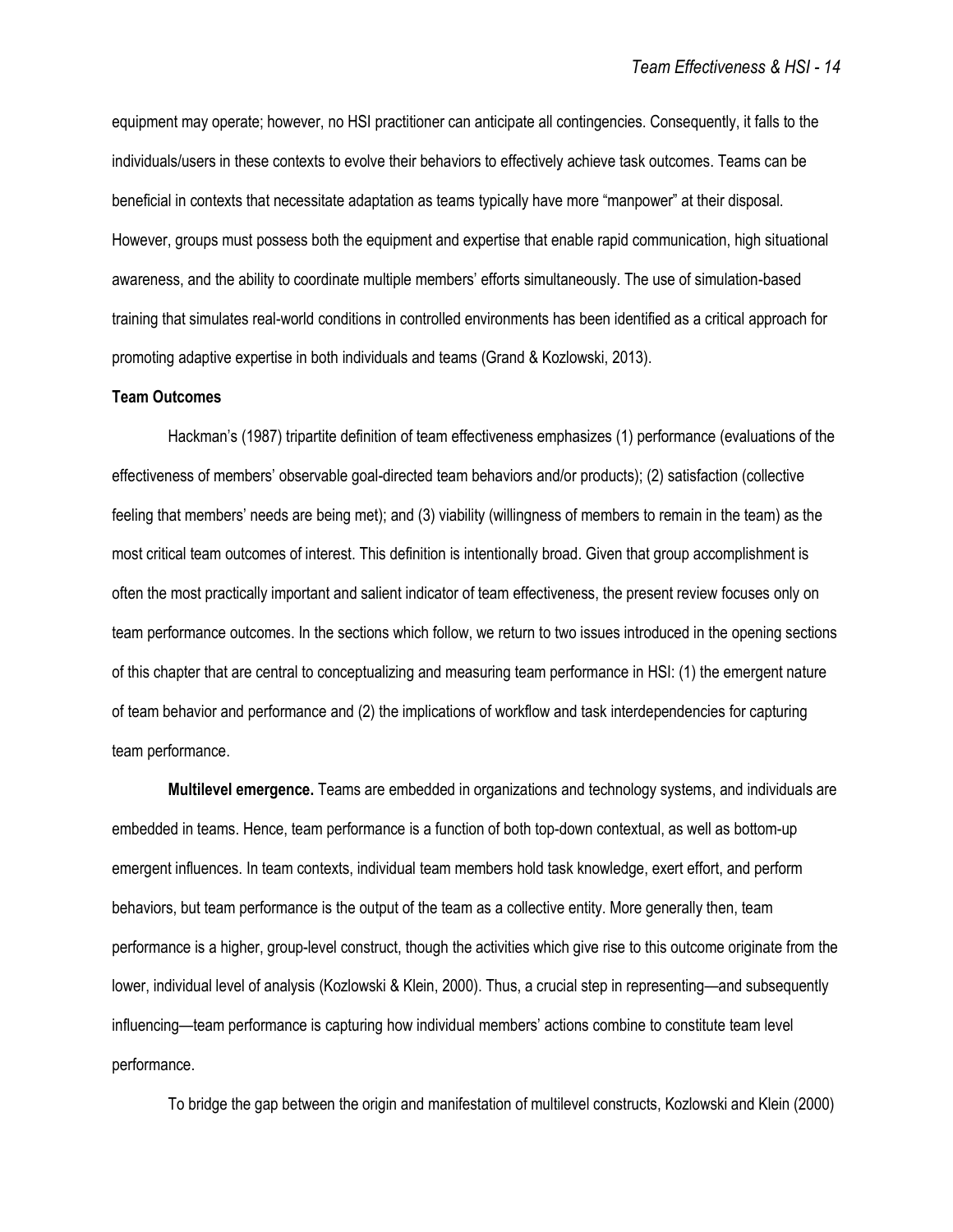indicate that higher-level constructs are represented along a continuum of emergence ranging from pure *composition* (higher-level outputs emerge from homogenous lower-level inputs) to pure *compilation* (higher-level outputs emerge from heterogeneous lower-level inputs). Composition constructs are isomorphic such that constituent lower-level and resultant higher-level constructs have the same substantive meaning; the higher-level constructs are therefore a simple, summative combination of the lower-level behaviors (e.g., the number of targets processed by all individuals added together to determine team performance, cumulative number of errors made by team members equals team efficiency, etc.).

Whereas composition constructs stem from convergence or consensus among team members, compilation constructs represent patterns or configurations of lower-level characteristics that collectively yield a meaningful higher-level characteristic similar in function, but not necessarily form, to its constituent elements (Kozlowski & Klein, 2000). That is, the type and amount of contributions made by team members to a task, perception, belief, etc. can vary—and it is this unique distribution of individual-level contributions that reflects the overall team-level construct. For example, team performance in many decision-making contexts with distributed expertise requires different team members to coordinate the completion of specialized, interdependent, and temporally entrained task goals. Team performance in this case is therefore not a straightforward aggregation of each member's contribution, but rather the distribution, variance, or profile of individual-level performance outcomes.

Whether team task performance follows a composition versus compilation pattern of emergence carries significant implications for HSI. When performance is more composition-like, system design and integration should facilitate consensus-building, promote convergence of member's goals, and unite diverse efforts in collectively shared directions. For more compilation-like performance, interventions need to facilitate members' ability to complete their own unique task goals while simultaneously providing capabilities that help individuals effectively coordinate member's disparate actions, KSAs, and task accomplishments.

**Workflow design considerations.** In addition to understanding the emergent properties of team performance, considerations of a team's workflow structure are also important for evaluating how individuals' cognitions, motivations, and behaviors are translated into team performance. In *pooled* tasks, task roles and responsibilities are divided among team members in such a way that linear combinations (i.e., frequencies, means,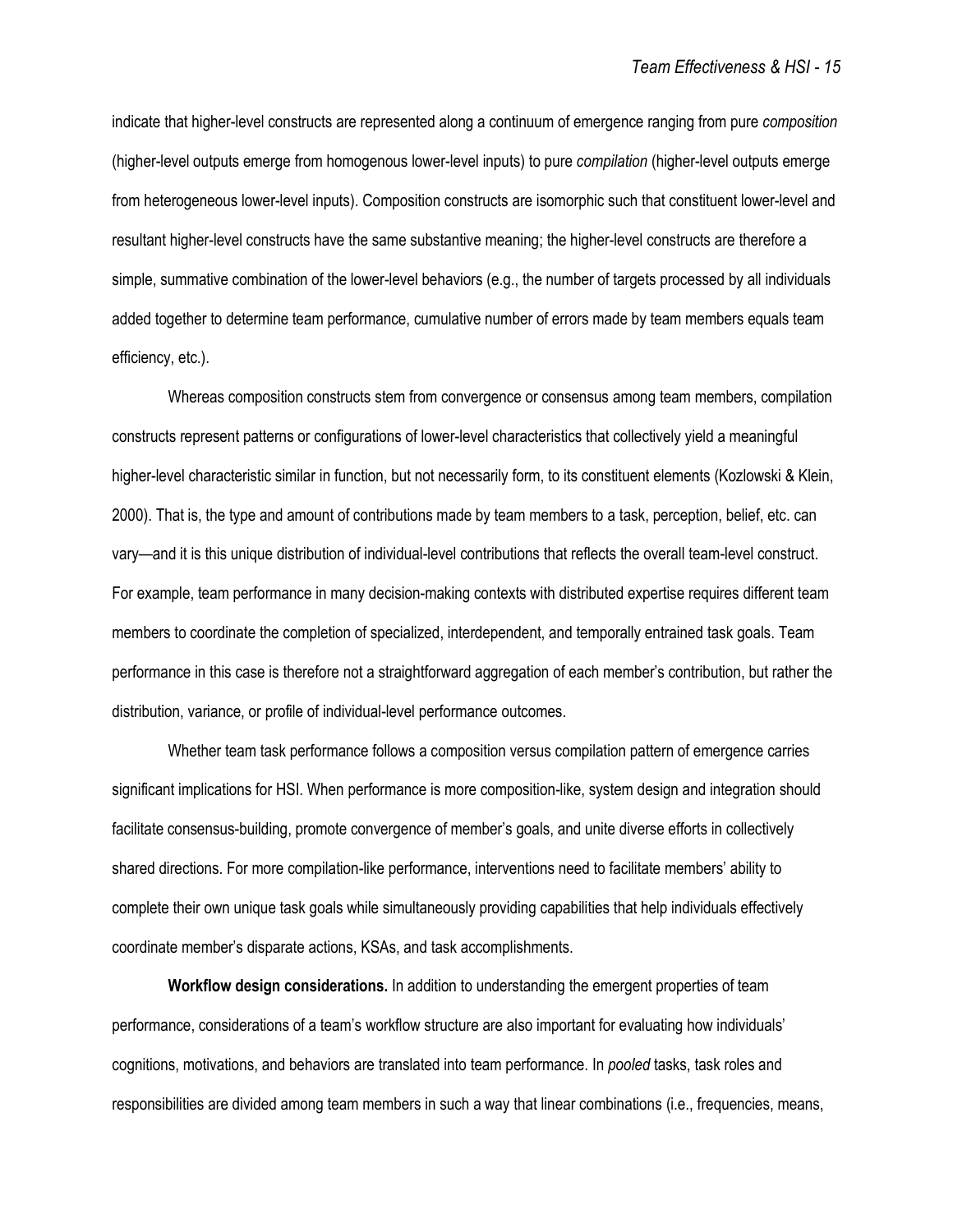sums) of individual behaviors are appropriate for capturing team-level phenomenon (Kozlowski & Klein, 2000). Aggregating individual performance to the team level in pooled tasks is thus relatively straightforward as emphasis is placed on high uniformity and low dispersion of member performance-related activities. As a result, compositional, additive aggregation for forming team performance composites are prevalent in the HSI and team effectiveness literatures (e.g., Brannick, Prince, & Salas, 1995). This aggregation method is appropriate for tasks with pooled workflow structures and compositional team performance; however, more complex workflows with compilational patterns of team performance are often the appropriate representation in technology systems. Representing team performance as a linear summation of member contributions in tasks that do not conform to additive workflow structures not only misrepresents team effectiveness, it also muddies the ability to accurately evaluate and interpret the effect of HSI interventions.

As a workflow becomes increasingly intensive and team performance is more indicative of compilational rather than compositional forms of emergence, measurement and conceptualization should pursue non-additive combinations of individual-level inputs for team performance outcomes (Kozlowski & Klein, 2000). For example, in some tasks, the efforts of just one individual impact the entire team's outcomes (Steiner, 1972). In *disjunctive team tasks* only a single decision from the group is selected to represent the entire group's performance (e.g., decisionmaking teams, problem-solving groups); thus, team performance is often determined by the most productive/effective group member. Alternatively, *conjunctive team tasks* require that all members contribute to the team's performance outcome (e.g., distributed expertise teams, project teams) such that the least productive member impacts the team's maximum performance. Other performance environments necessitate variance in knowledge, personality, or other individual attributes (e.g., innovation tasks requiring high variance in expertise and ideas) or a mix of sharedness and variability (e.g., action-oriented tasks requiring general adherence to procedural protocols as well as the ability to develop new solutions to unforeseen problems) that are better represented via weighted performance algorithms or more dynamic representations (cf., Carton & Cummings, in press). Regardless of task environment though, the key implication for HSI is recognition that team workflow structure is critically important to accurately conceptualizing, capturing, and interpreting system performance.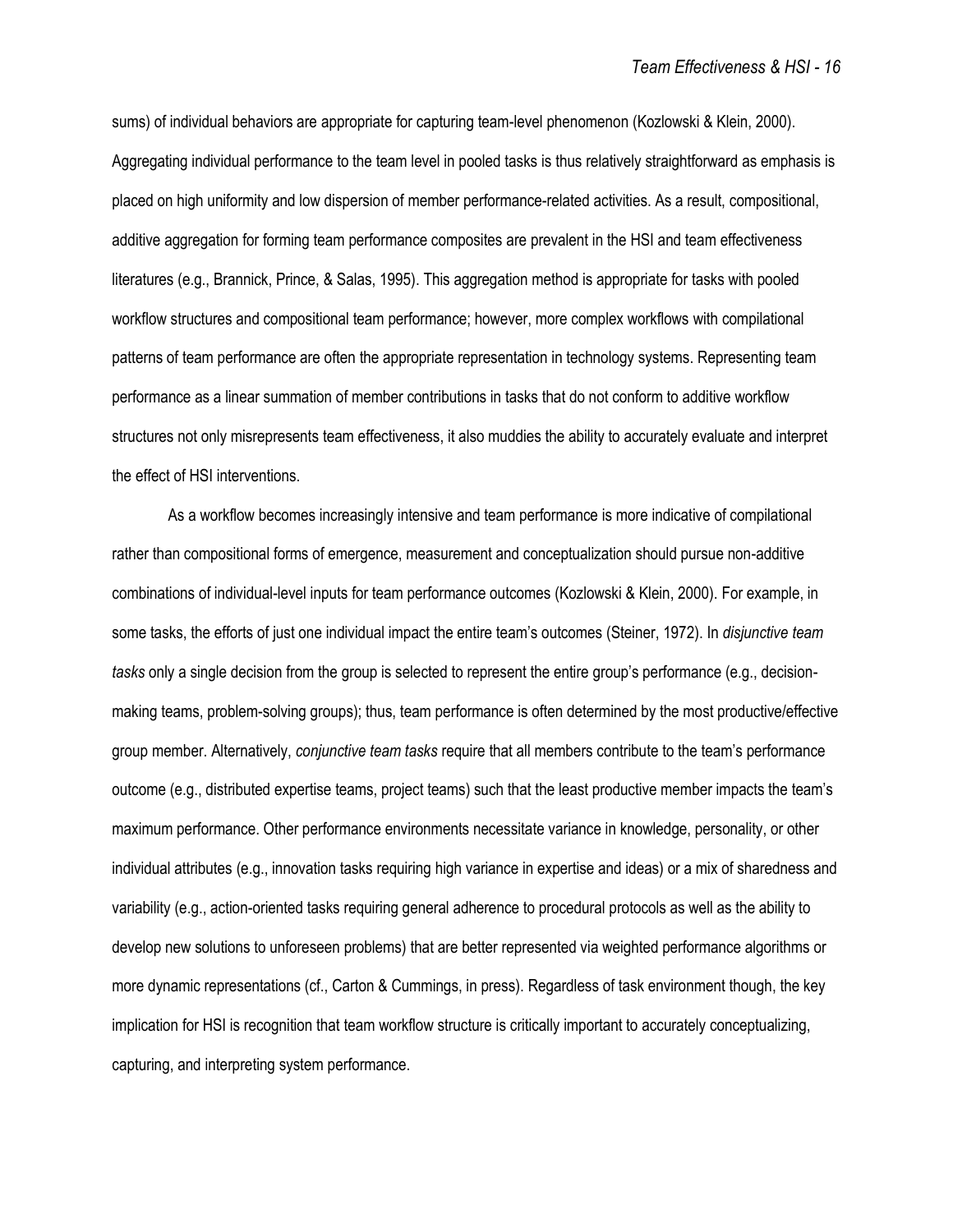## **Discussion**

# **On and Over the Horizon: Building a Science of Team Design**

Kozlowski and Bell (2013) compiled a list of 42 reviews covering the broad literature on team effectiveness published over the last 25 years. There is simply a wealth of actionable knowledge for improving team effectiveness and it should be applied. The basic logic of the IPO heuristic and its more dynamic successors is that team performance is enhanced when team processes are aligned with team task demands, thereby enabling effectiveness. Primary targets for achieving alignment focus on person (i.e., KSAs) and team (i.e., cognitive, motivational-affective, and behavioral) capabilities, with team / technology system design, team composition (i.e., selection) and team training being the primary levers for shaping these capabilities (Kozlowski & Ilgen, 2006). Given that training is often used as a "Band-Aid" to ameliorate poor system design choices, we believe that HSI should focus primary research attention on (a) developing team design principles, (b) identifying mechanisms underlying the emergence of team processes, and (c) enhancing team performance regulation and adaptation.

**Team design principles.** Good team design lays the foundation for team effectiveness, but good design necessitates integrating a set of concerns that are complex and, as yet, not well understood. Key concerns include (1) role design, (2) workflow interdependence structure, and (3) team composition. Role design involves allocating or bundling tasks to specific positions, which subsequently determines the requisite KSAs required for the role. Roles need to be linked together in a workflow structure that allows for efficient coordination of tasks and sub-goals in the overall technology system. Specific workflow structures impact the teamwork skills (generic and task-specific) required of team members, which influences selection decisions for staffing the team. Most typically, member selection is driven by the KSAs required for a given position; however, the issue is more complicated as individuals bring other characteristics that can either aid or inhibit effective teamwork. The challenge is considering the effects of the many potential patterns that can arise across members with respect to required KSAs, as well as other surface and deep differences that can fracture the team (de Wit et al., 2012; Mathieu et al., 2014).

Team design complexity thus arises because each of these three areas encompasses multiple variables and all are intimately correlated. Good design principles have to be able to identify relevant considerations within an area based on known contingencies and then achieve an optimal balance of implications across areas. From a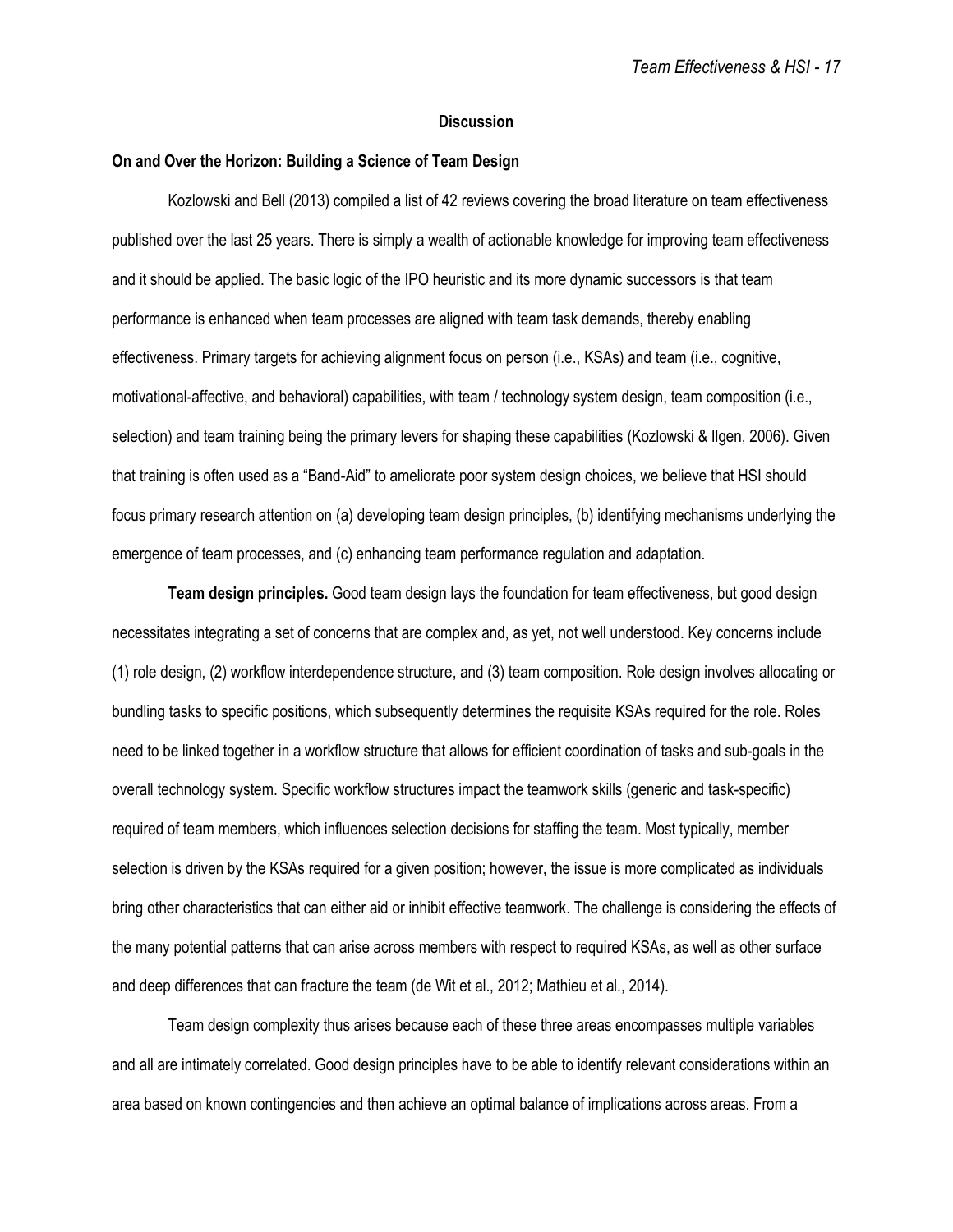research perspective, the primary challenge is that the number of relevant (primary) variables and potential contingencies (moderators) rapidly explodes. Conducting systematic research that can fully explore, model, and map this space has been problematic. Thus, existing knowledge within each area is limited and not integrated across areas. This is a primary research target.

Computational models and agent-based simulations represent a promising approach to researching this design problem (Caldwell, 2008; Kozlowski & Ilgen, 2006). A computational model can represent a full range of potential task allocations and candidate workflow structures. Agent-based simulations implementing the model can then be used to conduct "virtual experiments" that explore task allocations (e.g., human to human, human to system) to identify effective role and system designs before a team-technology system is implemented (Zachary, Campbell, Laughery, Glenn, & Cannon-Bowers, 2001). The cognitive modeling and engineering architecture for this practice is reasonably well developed. The ongoing challenge is to integrate and model implications of different patterns of team composition (Mathieu et al., 2014; Stewart, 2006) and informal fracturing around faultlines (Carton & Cummings, 2012).

**Team process emergence.** Good team design aligns team functioning, but design is not the only factor influencing these emergent processes. Much of the research supporting the important contributions of team processes to team effectiveness is based on static, cross-sectional research designs. Moreover, because they originate from individual characteristics and emerge to the team-level through interaction processes, the mechanisms of emergence represent a critical lynchpin to understanding the nature of team processes and their contribution to team effectiveness (Kozlowski et al., 2013). Thus, the mechanisms that shape emergence and the factors that influence them are ripe targets for research.

This is another area where virtual experimentation via computational modeling and agent-based simulation can yield major advances in understanding. Though there is some specialized use of simulations and/or behavioral observations, most examinations occur over limited time frames and primarily rely on retrospective self-reports of team functioning. Such methodologies are inherently limited in their ability to capture the dynamics of emergence. Computational modeling has no such limits. For a given phenomenon, it allows for theoretically relevant factors to be specified, appropriate levels or ranges of the factors to be computationally manipulated, and a full exploration of the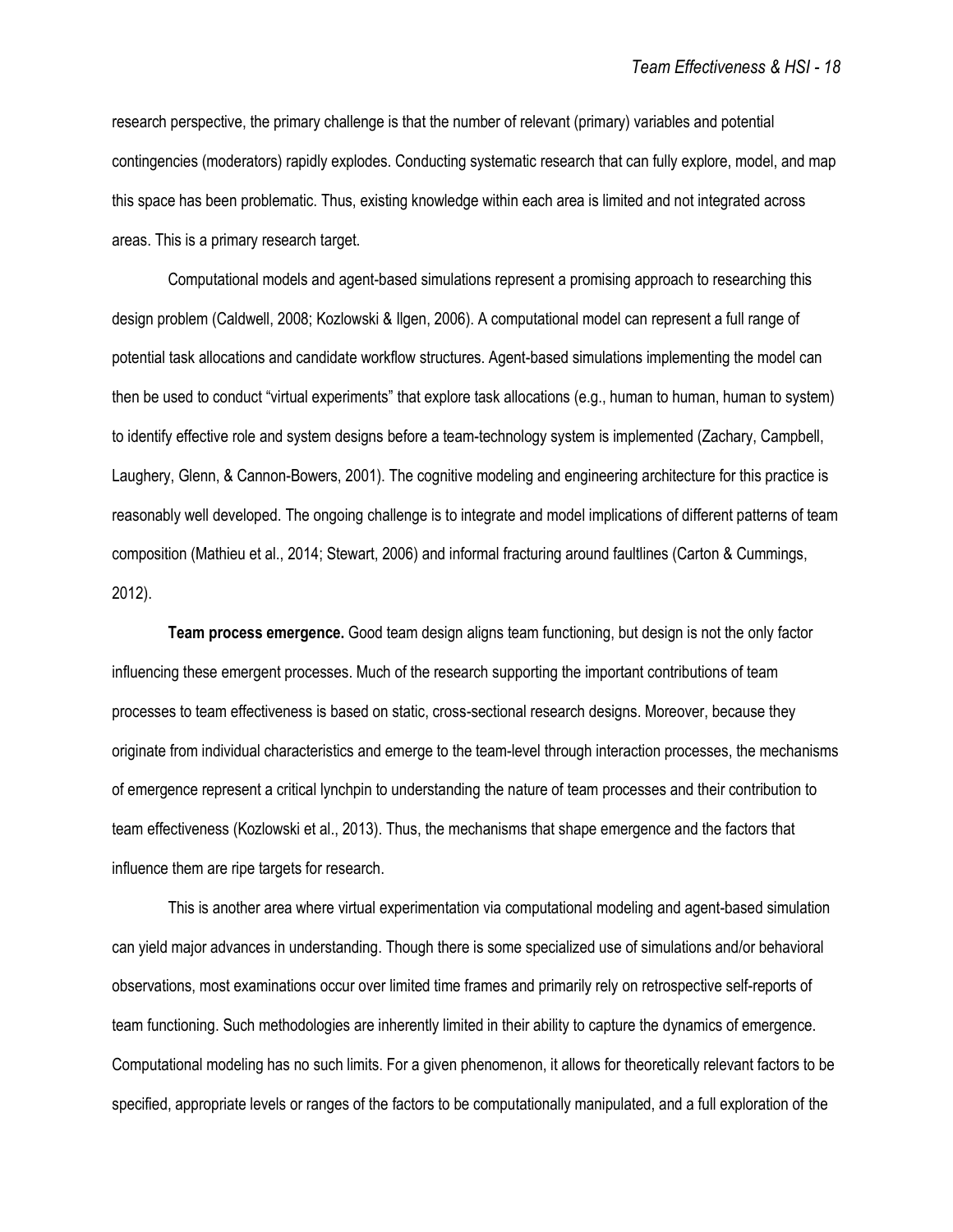theoretical space to be conducted via agent-based simulation (Kozlowski et al., 2013). Analyses can identify key factors that shape the mechanisms of emergence in ways that enhance team performance. Such factors then become candidate explanations that necessitate verification via human experimentation and evaluation. However, the modeling does the heavy lifting and is an efficient way to isolate a small range of design elements that have good application potential for shaping desirable forms of process emergence.

**Team performance regulation and adaptation.** Ultimately, system design specifications get set, team members get selected and trained, and the team is deployed. Now it needs tools to manage effort, improve processes, and adapt to the unexpected. Several streams of promising research amply demonstrate that teams can effectively regulate their effort and performance to accomplish goals if given appropriate tools and guidance; namely, appropriately calibrated goals, timely performance feedback, and a repertoire of adaptation strategies. For example, meta-analytic evidence supports the positive effects of team goal-setting on team performance (Kleingeld, van Mierlo, & Arends, 2011). Moreover, because teamwork implicates goals at multiple system levels, feedback plays a critical role in regulating attention to the accomplishment of individual goals as well as goals that contribute directly to team performance (DeShon et al., 2004). Finally, there is meta-analytic support for the effectiveness of an application tool called PROMeas (Pritchard, Harrell, DiazGrandos, & Guzman, 2008) that translates regulation concepts into metrics relevant to a team's setting. In sum, team regulation is a potent process for effective team self-management and adaptation in technology systems.

Remarkably, given the potential for technology systems to leverage team regulation, there has been little apparent effort to apply this actionable set of research findings. Many technology systems have the potential to access individually-oriented and team-oriented behavior at the behavior-/keystroke-level of precision. Communication patterns and even the content of communications can be rapidly assessed (e.g., Gorman et al., 2012). Even in more open systems not directly mediated by computer technology (e.g. firefighting, military combat teams), sensor platforms have been developed to capture patterns of collaboration and interaction (e.g., Olguin, Gloor, & Pentland, 2009). As such, it is possible to design systems that assess team member behavior and performance in real time and could provide specific, targeted, diagnostic feedback. We assert that such efforts would make individual behavior and team performance more transparent to team members, enable them to coordinate better, and promote better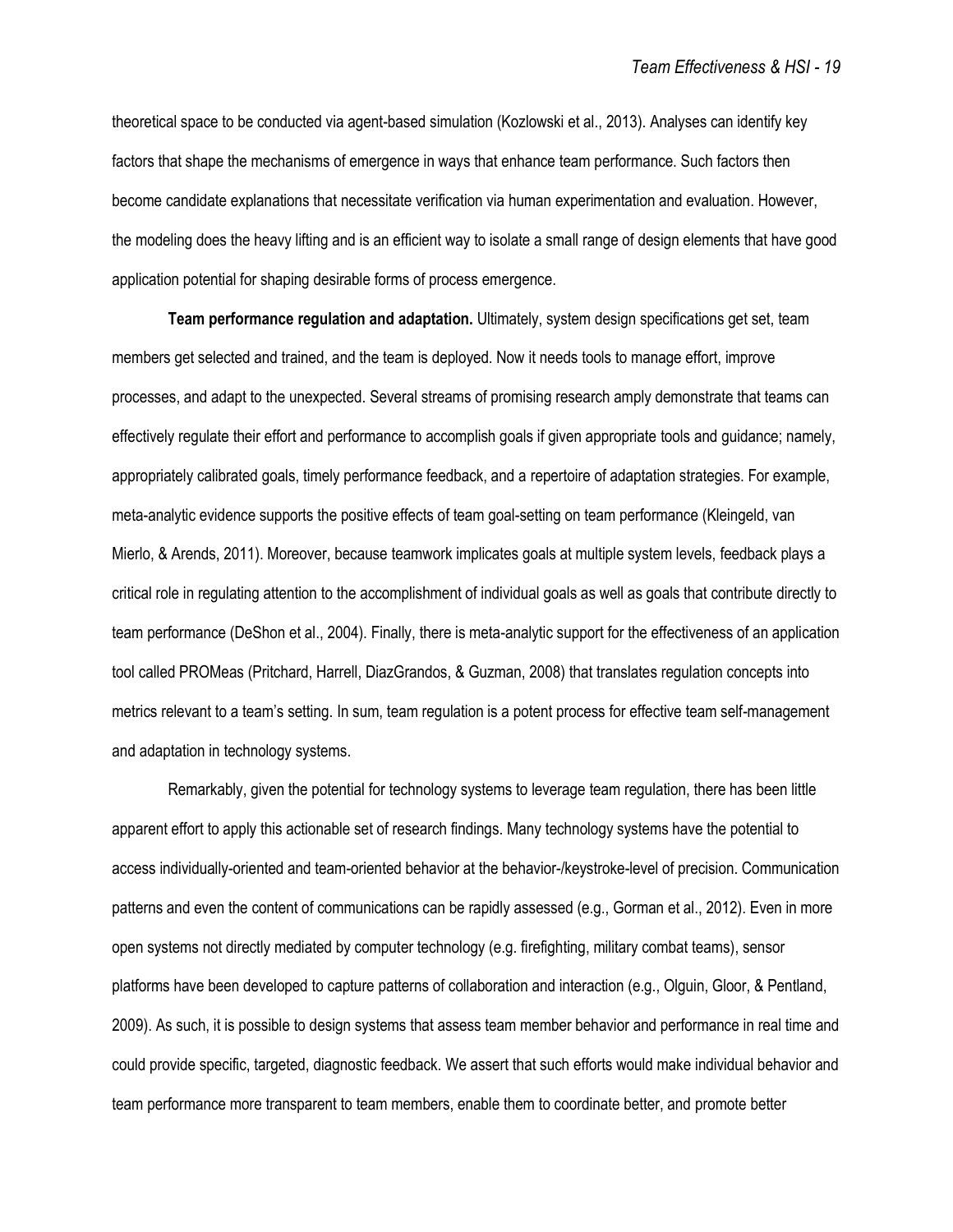adaptation. Such a design necessitates putting the "human" at the core of HSI. We think such a perspective is essential for building a science of team design to support HSI and team effectiveness.

# **Case Study Analysis: Cyber-Security Team**

An effective cyber-security team must be highly skilled, adaptive, and coordinated. All members of the team will need to possess high levels of technical expertise, as well as skills conducive to identifying patterns, condensing large-scale data, and making accurate and timely judgments regarding potential threats. Such groups are also likely to benefit from members with diverse sociocultural backgrounds that ensure the team has access to a wide range of cultural knowledge about norms, customs, and sociopolitical motivations relevant to potential sources of cyberattacks. Though such surface-level diversity may improve the breadth of the team's knowledge resources, it may also create opportunities for subgroup fracturing along demographic faultlines that could impede efficient group communication and collaboration structures; as such, the seeds of possible relational conflict within the group should be monitored closely by leaders and rectified quickly if observed.

Decisions concerning how to most effectively structure teams in this context should be predicated on the degree of uncertainty in the environment as well as the amount of variability/specialization required among the team's roles and subtasks. A functional structure in which each member of a cyber-security team specializes in a limited number of task requirements (e.g., Member A responsible for security of all e-mail servers, Member B for all personnel databases, Member C for all satellite transmissions) may be most effective in contexts in which security threats are relatively stable or predictable and unique expertise is required to effectively monitor different avenues of cyber-attack. Alternatively, a divisional structure in which members take responsibility for broader, more encompassing task roles (e.g., Members A, B, and C are solely responsible for the security of e-mail servers, personnel databases, and satellite transmissions in sectors X, Y, and Z, respectively) may be more appropriate if cyber-attacks occur rapidly, without warning, and impact multiple modal technologies simultaneously. Effective HSI would thus support/help to offset the weaknesses in these designs by facilitating shared situational awareness and mental models, minimizing cognitive load bottlenecks, and maximizing coordinated information exchange and behavioral action.

Given the nebulous and specialized technologies faced by teams in this context, it is also likely that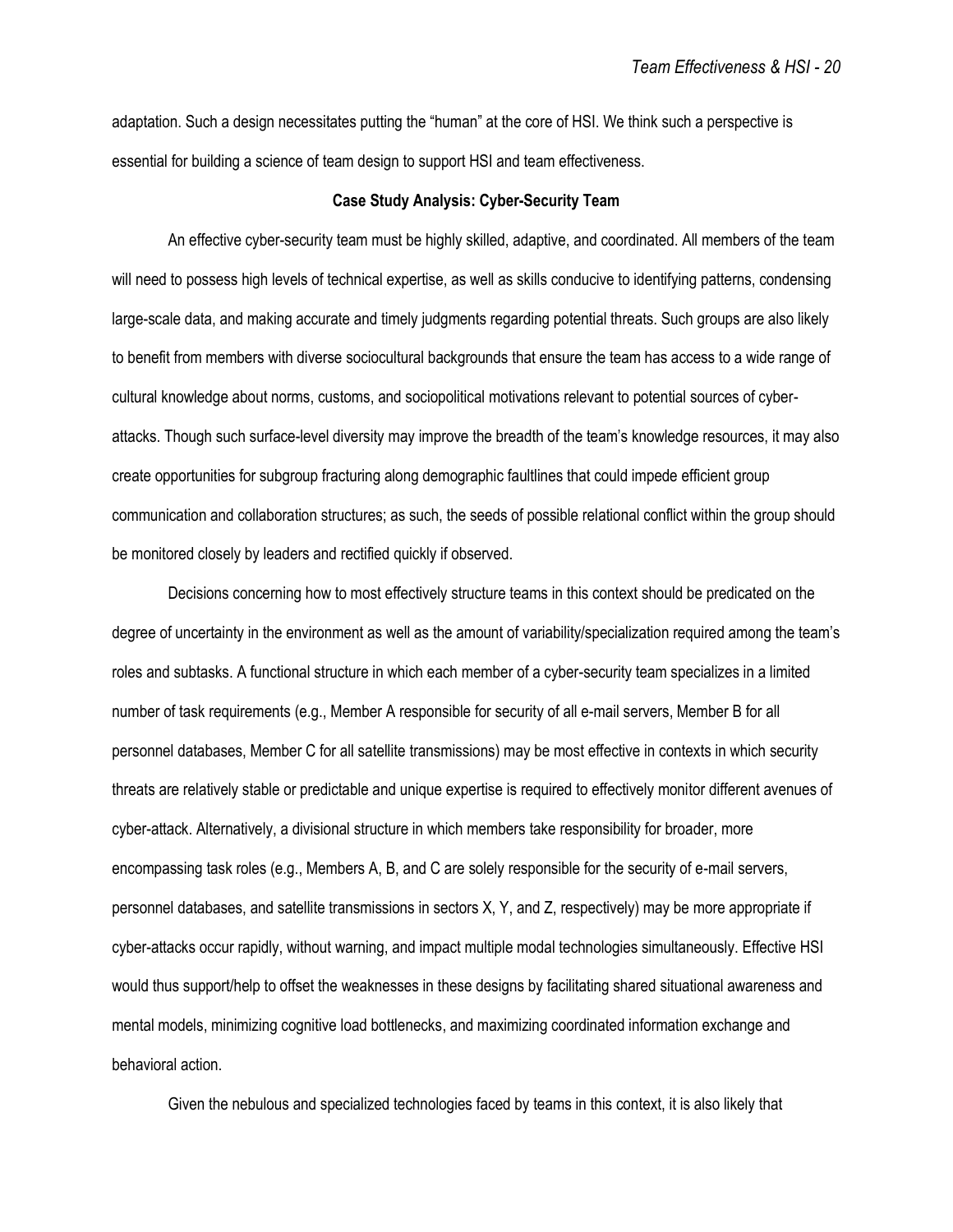members of cyber-security teams will regularly interact through virtual means; such teams may also be more apt to integrate artificial/autonomous "teammates" who contribute to the team's performance outcomes. Ensuring that such groups are capable of developing and maintaining efficient, effective processes for collaboratively planning for, acting upon, and evaluating events that occur in their task environment will be critical. Doing so will necessitate the development of formal procedures that permit team members to proactively and reactively regulate the flow of information, efforts, and resources to meet task demands based on the team's workflow structures. Furthermore, team training initiatives that help members achieve convergent perspectives regarding how tasks should be accomplished will be imperative. Thus, as emphasized through this chapter, HSI directives will need to consider the multilevel nature of cyber-security teams' performance requirements, their dynamic workflow structures, and their need for adaptive capacity in order to enhance team effectiveness in this context.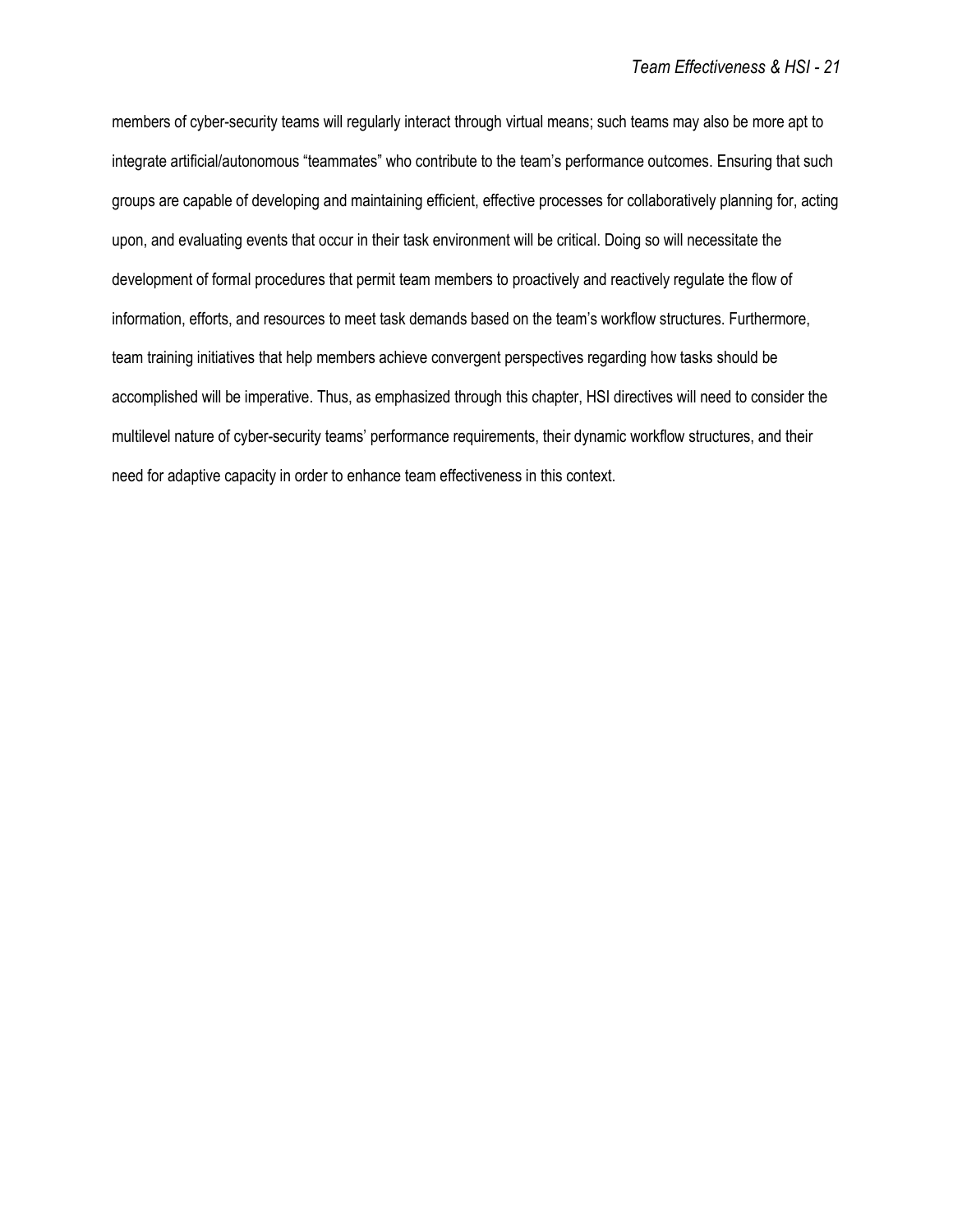### **References**

- Baard, S. K., Rench, T. A., & Kozlowski, S. W. J. (2014). Performance adaptation: A theoretical integration and review. *Journal of Management, 40,* 48-99.
- Beal, D.J., Cohen, R.R., Burke, M.J., & McLendon, C.L. (2003). Cohesion and performance in groups: A metaanalytic clarification of construct relations. *Journal of Applied Psychology, 88*, 989–1004.
- Bell, B.S., & Kozlowski, S.W.J. (2002). A typology of virtual teams: Implications for effective leadership. *Group and Organization Management*, *27*, 14-49.
- Bell, B.S., & Kozlowski, S.W.J. (2011). Collective failure: The emergence, consequences, and management of errors in teams. In D.A. Hoffman & M. Frese (Eds.), *Errors in organizations* (pp. 113-141)*.* New York, NY: Routledge Academic.
- Bell, B. S., Kozlowski, S. W. J., & Blawath, S. (2012). Team learning: An integration and review. In S. W. J. Kozlowski (Ed.), *The Oxford handbook of organizational psychology* (pp. 859-909). New York: Oxford University Press.
- Brannick, M.T., Prince, A., Prince, C., & Salas, E. (1995). The measurement of team process. *Human Factors, 37*(3), 641-651.
- Burke, C.S., Stagl, K.C., Salas, E, Pierce, L, & Kendall, D. (2006). Understanding team adaptation: A conceptual analysis and model. *Journal of Applied Psychology, 91*, 1189-1207.
- Cannon-Bowers, J.A., & Salas, E. (1998). Team performance training in complex environments: Recent findings from applied research. *Current Directions in Psychological Science, 7*, 83-87.
- Cannon-Bowers, J.A., Salas, E., & Converse, S.A. (1993). Shared mental models in expert team decision-making. In N.J. Castellan, Jr. (Ed.), *Individual and group decision-making: Current issues* (pp. 221-246). Hillsdale, NJ: Erlbaum.
- Carton, A.M., & Cummings, J.N. (2012). A theory of subgroups in work teams. *Academy of Management Review, 37*, 441-470.
- Caldwell, B.S. (2008). Digital modeling of behaviors and interactions in teams. In V.G. Duffy (Ed.), *Handbook of digital human modeling research for applied ergonomics and human factors engineering*. New York: CRC Press.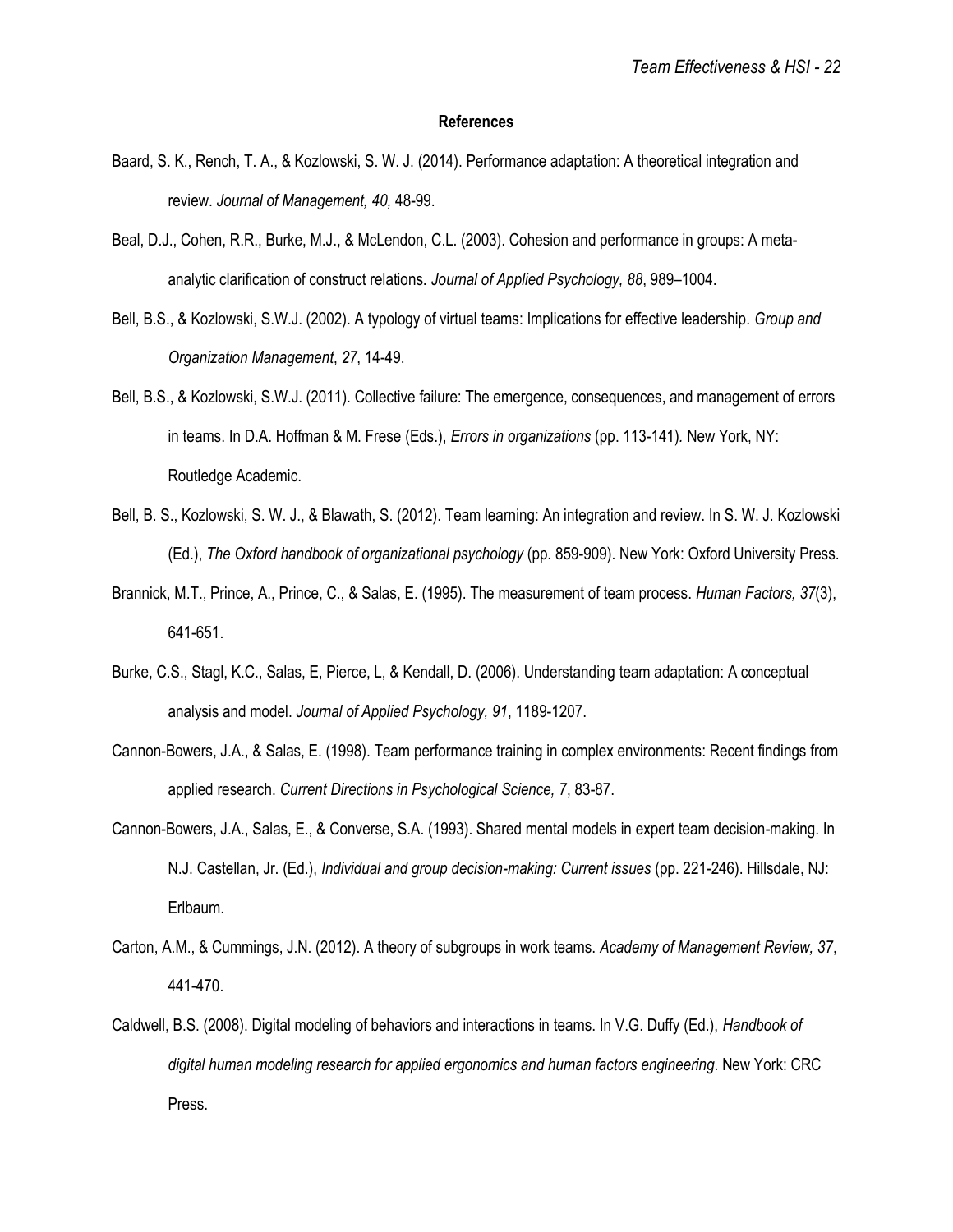- Chen, G., Kanfer, R., DeShon, R.P., Mathieu, J.E., & Kozlowski, S.W.J. (2009). The motivating potential of teams: Test and extension of Chen and Kanfer's (2006) cross-level model of motivation in teams. *Organizational Behavior and Human Decision Processes, 110*, 45-55.
- Contractor, N.S., Wasserman, S., & Faust, K. (2006). Testing multitheoretical multilevel hypotheses about organizational networks: An analytic framework and empirical example. *Academy of Management Review, 31*, 681-703.
- Cooke, N. J., Kiekel, P. A., Salas, E., Stout, R., Bowers, C., & Cannon-Bowers, J. (2003). Measuring team knowledge: A window to the cognitive underpinnings of team performance. *Group Dynamics: Theory, Research, and Practice, 7*, 179-199.
- Cuevas, H. M., Fiore, S. M., Caldwell, B. S., & Strater, L. (2007). Augmenting team cognition in human-automation teams performing in complex operational environments. *Aviation, Space, and Environmental Medicine, 78* (5, Sect II, Suppl), B63-B70.
- de Wit, F.R.C., Greer, L.L., & Jehn, K.A. (2012). The paradox of intragroup conflict. *Journal of Applied Psychology, 97*, 360-390.
- DeChurch, L.A., & Mesmer-Magnus, J.R. (2010). The cognitive underpinnings of effective teamwork: A metaanalysis. *Journal of Applied Psychology, 95*, 32-53.
- DeShon, R.P., Kozlowski, S.W.J., Schmidt, A.M., Milner, K.R., & Wiechmann, D. (2004). A multiple goal, multilevel model of feedback effects on the regulation of individual and team performance. *Journal of Applied Psychology*, 89, 1035-1056.
- Durso, Boehm-Davis, and Lee (this volume).
- Ellis, A. P.J., Bell, B.S., Ployhart, R.E., Hollenbeck, J.R., & Ilgen, D.R. (2005). An evaluation of generic teamwork skills training with action teams: Effects on cognitive and skill-based outcomes. *Journal of Applied Psychology, 58*, 641-672.
- Festinger, L. (1950). Informal social communication. *Psychological Review, 57*, 271-282.
- Fiore, S.M., Rosen, M.A., Smith-Jentsch, K.A., Salas, E., Letsky, M., & Warner, N. (2010). Toward an understanding of macrocognition in teams: Predicting processes in complex collaborative contexts. *Human Factors, 52*,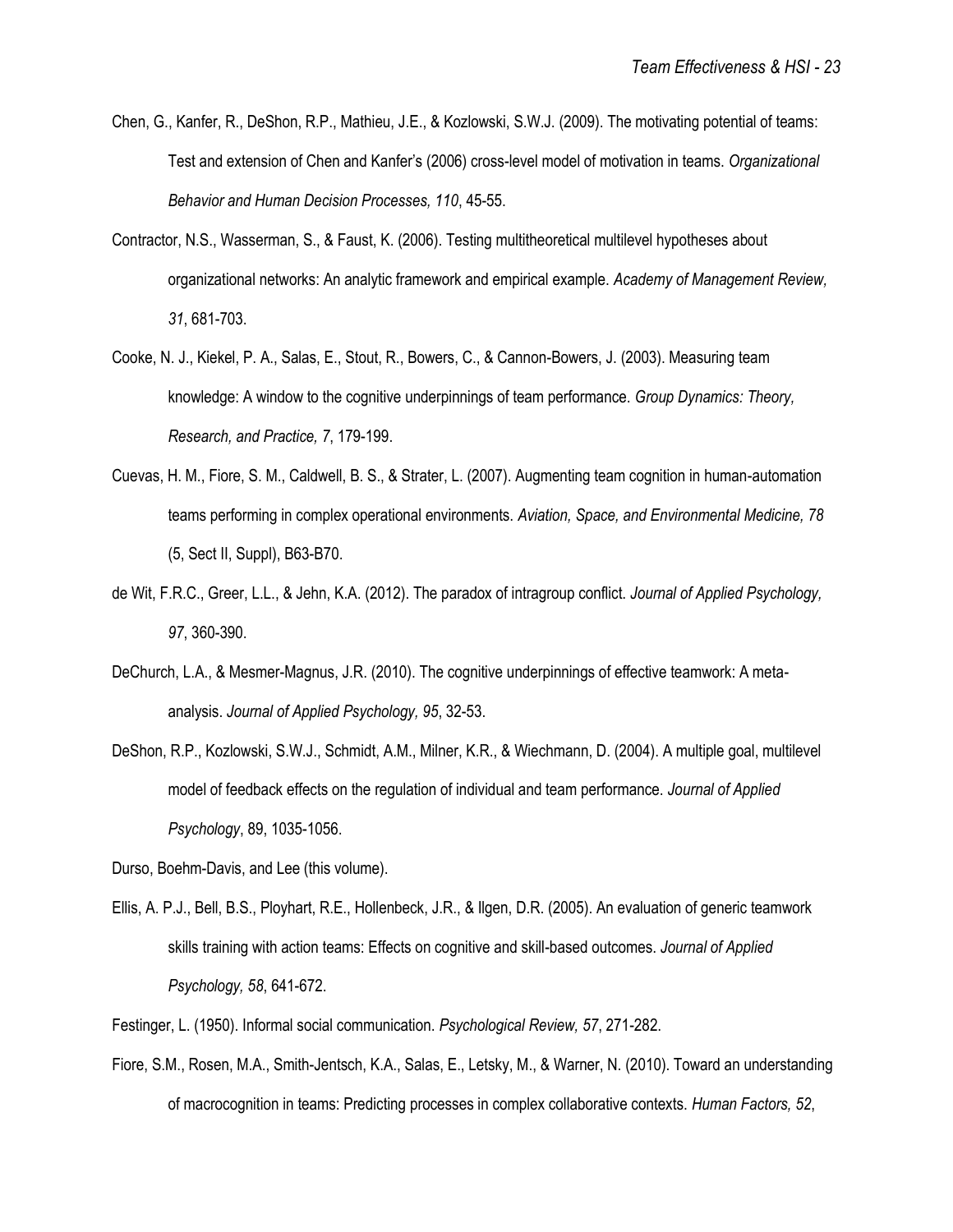203-204.

Folds, this volume

- Gorman, J. C., Amazeen, P. G., Cooke, N. J. (2010a). Team coordination dynamics. *Nonlinear Dynamics, Psychology, and Life Sciences*, *14*(3), 265-289.
- Gorman, J. C., Cooke, N. J., Amazeen, P. G. (2010b). Training adaptive teams. *Human Factors*, *52*(2), 295-307.
- Gorman, J. C., Hessler, E. E., Amazeen, P. G., Cooke, N. J., Shope, S. M. (2012). Dynamical analysis in real time: Detecting perturbations to team communication. *Ergonomics*, *55*(8), 825-839.
- Grand, J. A., & Kozlowski, S. W. J. (2013). Eight basic principles for adaptability training in synthetic learning environments. In C. Best, G. Galanis, J. Kerry, & R. Sottilare (Eds.), *Fundamental issues in defense training and simulation* (pp. 97-113). Surrey, UK: Ashgate.
- Guastello, S. J. (2010a). Self-organization and leadership emergence in emergency response teams. *Nonlinear Dynamics, Psychology, and Life Sciences*, *14*(2), 179-204.
- Guastello, S. J. (2010b). Nonlinear dynamics of team performance and adaptability in emergency response. *Human Factors*, *52*(2), 162-172.
- Gully, S. M., Devine, D. J., & Whitney, D. J. (1995). A meta-analysis of cohesion and performance: Effects of levels of analysis and task interdependence. *Small Group Research, 26*, 497-520.
- Gully, S. M., Incalcaterra, K. A., Joshi, A., & Beaubien, J. M. (2002). A meta-analysis of team-efficacy, potency, and performance: Interdependence and level of analysis as moderators of observed relationships. *Journal of Applied Psychology, 87*, 819-832.
- Hackman, J.R. (1987). The design of work teams. In J. Lorsch (Ed.), *Handbook of Organizational Behavior* (pp. 315- 342). Englewood Cliffs, NJ: Prentice-Hall.
- Hinds, P., Liu, L., & Lyon, J. (2011). Putting the global in global work: An intercultural lens on the practice of crossnational collaboration. *The Academy of Management Annals, 5*, 135-188.
- Hinsz, V.B., Tindale, R.S., & Vollrath, D.A. (1997). The emerging conceptualization of groups as information processors. *Psychological Bulletin, 121*, 43-64.

Hollenbeck, J.R., DeRue, D.S., & Guzzo, R. (2004). Bridging the gap between I/O research and HR practice: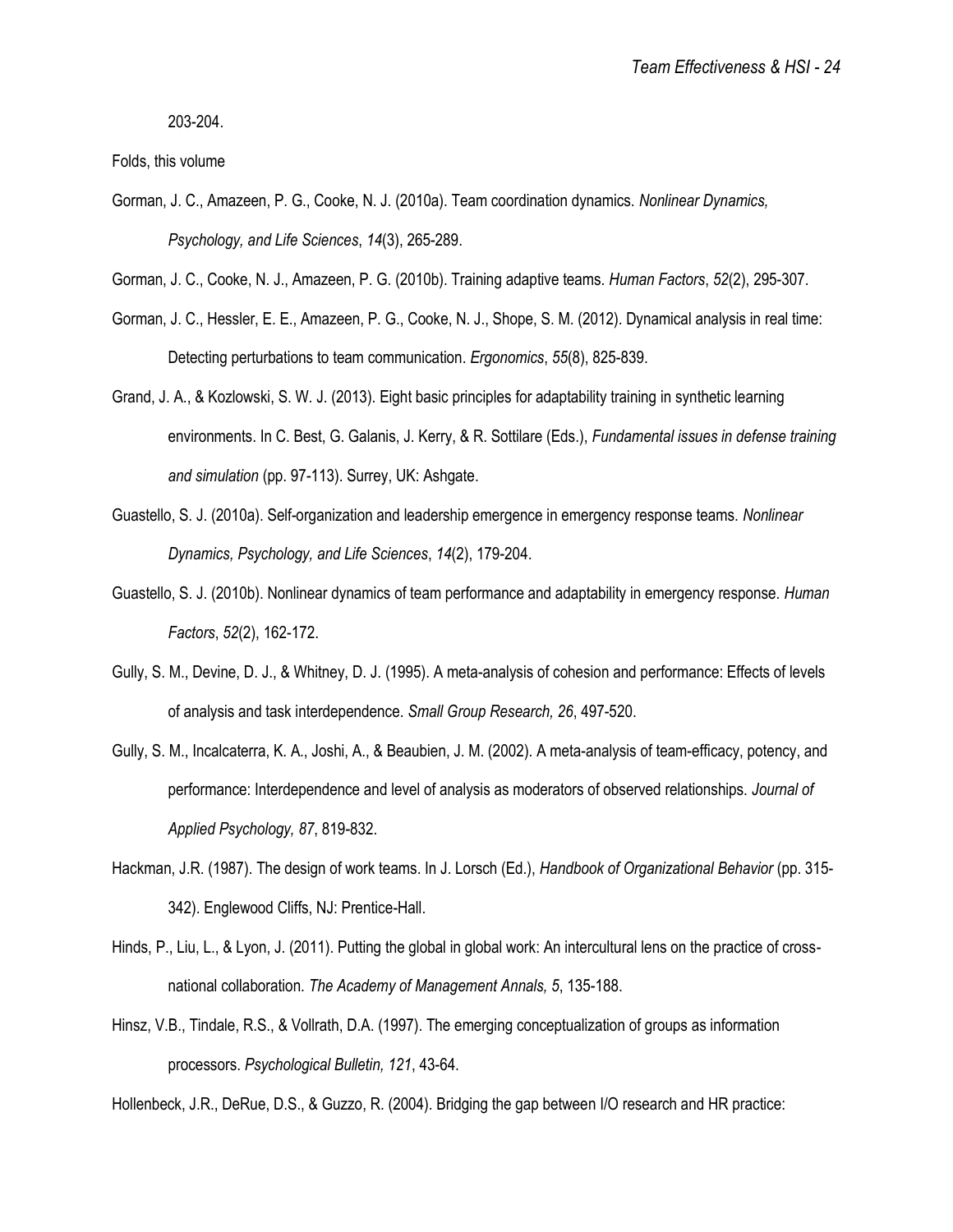Improving team composition, team training, and team task design. *Human Resource Management, 43*, 353- 366.

- Hollenbeck, J.R., Moon, H., Ellis, A.P.J., West, B.J., Ilgen, D.R. Sheppard, L., Porter, C.O.L.H., & Wagner, J.A. (2002). Structural contingency theory and individual differences: Examination of external and internal person-team fit. *Journal of Applied Psychology, 87*, 599-606.
- Humphrey, S.E., Morgeson, F.P., Mannor, M.J. (2009). Developing a theory of the strategic core of teams: A role composition model of team performance. *Journal of Applied Psychology, 94*, 48-61.
- Ilgen, D R., Hollenbeck, J.R., Johnson, M., & Jundt, D. (2005). Teams in organizations: From input-process-output models to IMOI models. *Annual Review of Psychology*, *56*, 517-543.
- Jehn, K.A. (1997). A qualitative analysis of conflict types and dimensions in organizational groups. *Administrative Science Quarterly, 42*, 530-557.
- Kanki, B. G., Helmreich, R. L., & Anca, J. (Eds.). (2010). *Crew resource management*. Academic Press.
- Kirkman, B.L., Gibson, C.B., & Kim, K. (2012). Across borders and technologies: Advancements in virtual teams research. In S.W.J. Kozlowski (Ed.), *Oxford handbook of organizational psychology* (Vol. 2, pp. 789-858). New York, NY: Oxford University Press.
- Kirkman, B.L., & Mathieu, J.E. (2005). The dimensions and antecedents of team virtuality. *Journal of Management, 31*, 700-718.
- Kleingeld, A., Van Mierlo, H., & Arends, L. (2011). The effect of goal setting on group performance: A meta-analysis. *Journal of Applied Psychology*, 96, 1289-1304.
- Klimoski, R., & Mohammed, S. (1994). Team mental model: Construct or metaphor? *Journal of Management, 20*, 403-437.
- Kozlowski, S.W.J., & Bell, B.S. (2013). Work groups and teams in organizations: Review update. In N. Schmitt & S. Highhouse (Eds.), *Handbook of psychology: Industrial and organizational psychology* (pp. 412-469, Vol. 12, 2<sup>nd</sup> Ed). London: Wiley.
- Kozlowski, S.W.J., & Chao, G.T. (2012a). Macrocognition, team learning, and team knowledge: Origins, emergence, and measurement. In E. Salas, S. Fiore, & M. Letsky (Eds.), *Theories of team cognition: Cross-disciplinary*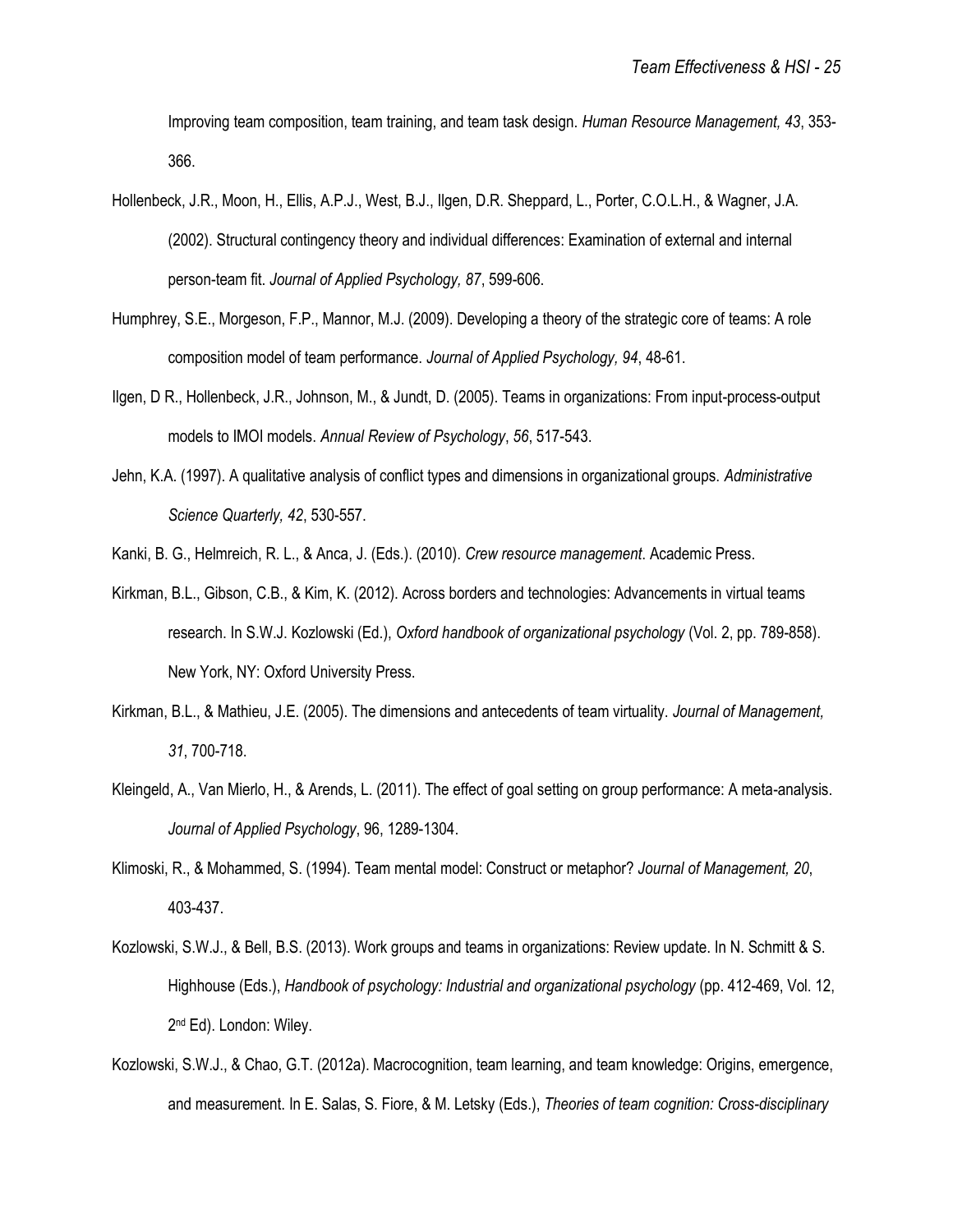*perspectives* (pp. 19-48). New York, NY: Routledge Academic.

- Kozlowski, S.W.J., & Chao, G.T. (2012b). The dynamics of emergence: Cognition and cohesion in work teams. *Managerial and Decision Economics, 33,* 335-354.
- Kozlowski, S.W.J., Chao, G.T., Grand, J.A., Braun, M.T., & Kuljanin, G. (2013). Advancing multilevel research design: Capturing the dynamics of emergence. *Organizational Research Methods*., 16, 581-615.
- Kozlowski, S.W.J., Gully, S.M., Nason, E.R., & Smith, E.M. (1999). Developing adaptive teams: A theory of compilation across levels and time. In D.R. Ilgen & E. D. Pulakos (Eds.), *The changing nature of performance: Implications for staffing, motivation, and development*. (240-292). San Francisco, CA: Jossey-Bass.
- Kozlowski, S.W.J., Gully, S.M., McHugh, P.P., Salas, E., & Cannon-Bowers, J.A. (1996). A dynamic theory of leadership and team effectiveness: Developmental and task contingent leader roles. In G.R. Ferris (Ed.), *Research in personnel and human resource management* (Vol. 14, pp. 253-305). Greenwich, CT: JAI Press.
- Kozlowski, S.W.J., & Ilgen, D.R. (2006). Enhancing the effectiveness of work groups and teams (Monograph). *Psychological Science in the Public Interest, 7*, 77-124.
- Kozlowski, S.W.J., & Klein, K.J. (2000). A multilevel approach to theory and research in organizations: Contextual, temporal, and emergent processes. In K.J. Klein & S.W.J. Kozlowski (Eds.), *Multilevel theory, research and methods in organizations: Foundations, extensions, and new directions* (pp. 3-90). San Francisco, CA: Jossey-Bass.
- Kozlowski, S.W.J., Toney, R.J., Mullins, M.E., Weissbein, D.A., Brown, K.G., & Bell, B.S. (2001). Developing adaptability: A theory for the design of integrated-embedded training systems. In E. Salas (Ed.), *Advances in human performance and cognitive engineering research* (Vol. 1, pp. 59-123). Amsterdam: JAI/Elsevier Science.
- LePine, J.A. Piccolo, R.F., Jackson, C.L., Mathieu, J.E., & Saul, J.R. (2008). A meta-analysis of teamwork processes: Tests of a multidimensional model and relationships with team effectiveness criteria. *Personnel Psychology, 61*, 273-307.

Levchuk, G.M., Levchuk, Y.N., Luo, J., Pattipati, K.R., & Kleinman, D.L. (2002). Normative design of organizations—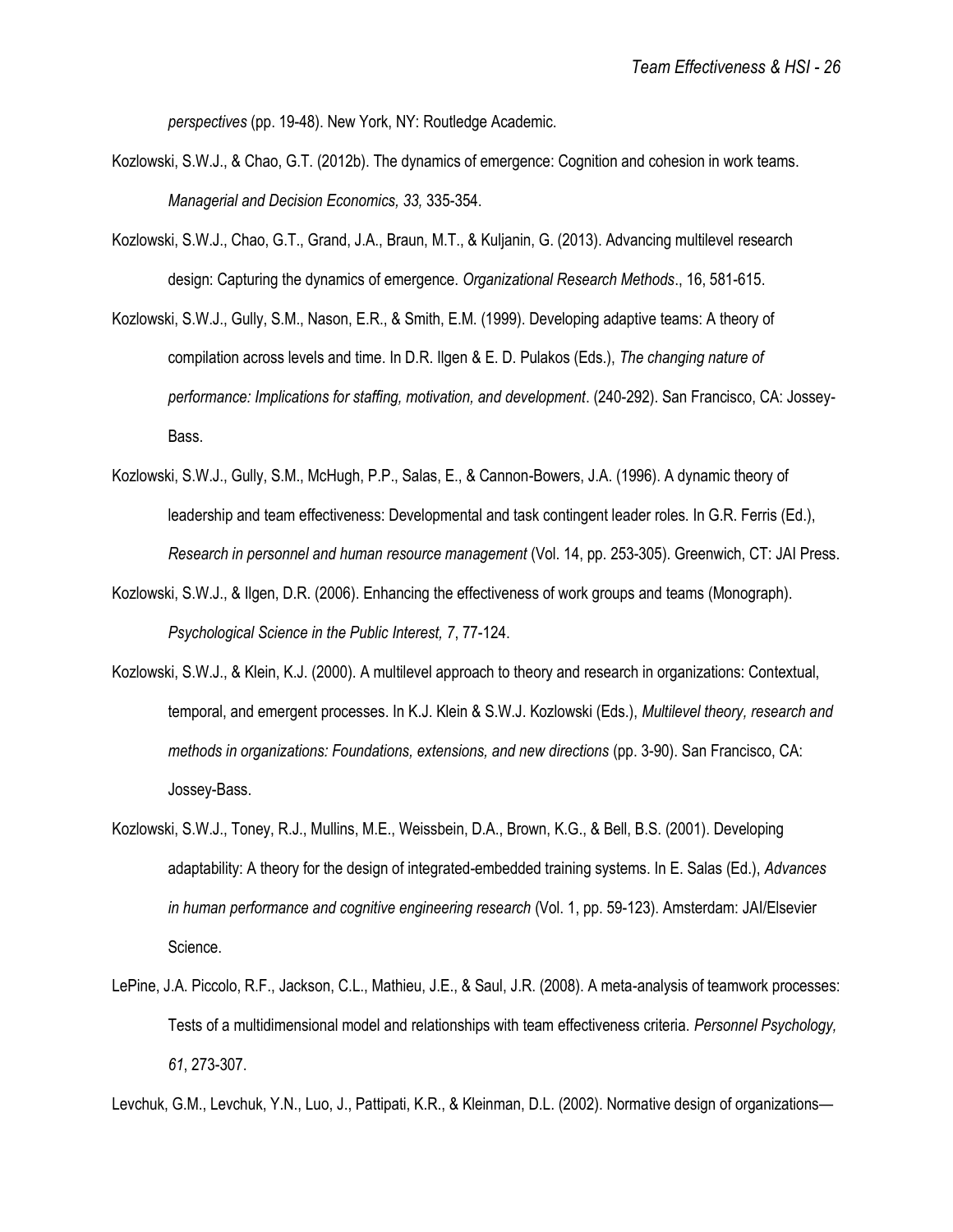Part II: Organizational structure. *IEEE Transactions on Systems, Man, and Cybernetics-Part A: Systems and Humans, 32*, 360-375

- Marks, M.A., Mathieu, J.E., & Zaccaro, S.J. (2001). A temporally based framework and taxonomy of team processes. *Academy of Management Review, 26*, 356-376.
- Marks, M.A., Sabella, M.J., Burke, C.S., & Zaccaro, S.J. (2002). The impact of cross-training on team effectiveness. *Journal of Applied Psychology, 87*, 3-13.
- Mathieu, J.E., Marks, M.A. & Zaccaro, S.J. (2001). Multi-team systems. In Anderson, N., Ones, D., Sinangil, H. K. & Viswesvaran, C. (Eds.), *International handbook of work and organizational psychology* (pp. 289-313). London: Sage.
- Mathieu, J.E., Tannenbaum, S.I., Donsbach, J.S., & Alliger, G.M. (2014). A review and integration of team composition models: Moving toward a dynamic and temporal framework. *Journal of Management, 40*, 130- 160.
- McComb, S., Kennedy, D., Perryman, R., Warner, N., & Letsky, M. (2010). Temporal patterns of mental model convergence: Implications for distributed teams interacting in electronic collaboration spaces*. Human Factors, 52*, 264-281.

- Mesmer-Magnus, J.R., & DeChurch, L.A. (2009). Information sharing and team performance: A meta-analysis. *Journal of Applied Psychology, 94*, 535-546.
- Mesmer-Magnus, J.R., DeChurch, L.A., Jimenez-Rodriguez, M., Wildman, J., & Shuffler, M. (2011). A meta-analytic investigation of virtuality and information sharing in teams. *Organizational Behavior and Human Decision Making Processes, 115*, 214-225.
- Moreland, R.L. (1999). Transactive memory: Learning who knows what in work groups and organizations. In L. Thompson, D. Messick, & J. Levine (Eds.). *Shared cognition in organizations: The management of knowledge* (pp. 3-31). Hillsdale, NJ: Erlbaum.

Olguin, D.O., Gloor, P.A., & Pentland, A. (2009). *Capturing individual and group behavior with wearable sensors.* 

McGrath, J.E. (1964). *Social psychology: A brief introduction*. New York: Holt, Rinehart, & Winston.

McGrath, J.E. (1984). *Groups: Interaction and performance*. Englewood Cliffs, NJ: Prentice-Hall.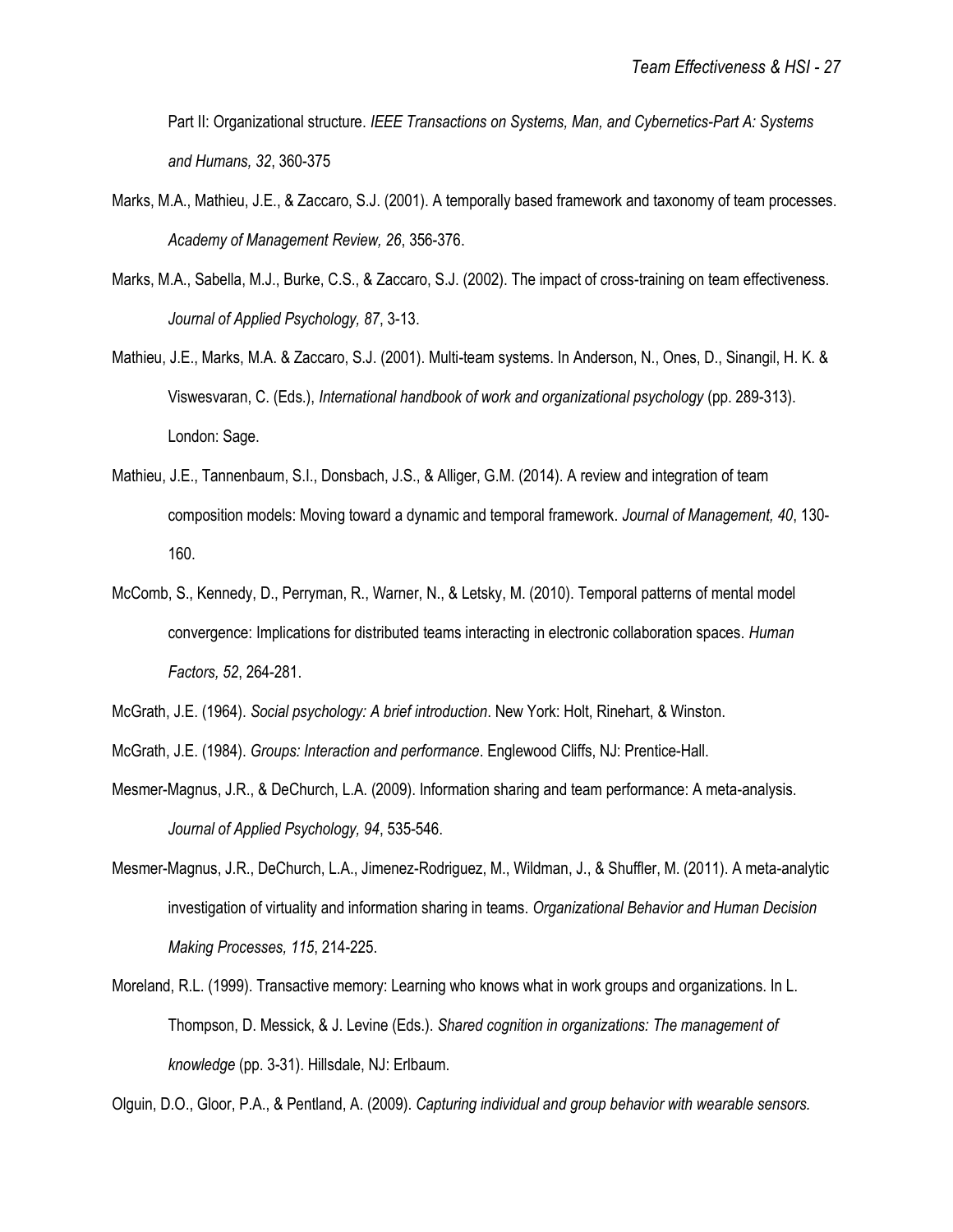Paper presented at the AAAI Spring Symposium on Human Behavior Modeling, Stanford, CA.

- Pennings, J.M. (1992). Structural contingency theory: A reappraisal. In B. Staw & L. Cummings (Eds.), *Research in organizational behavior* (Vol. 14, pp. 267–309). Greenwich, CT: JAI Press.
- Pew, R., & Mavor, A. (2007). *Human-System Integration in the System Development Process: A New Look,* National Academies Press.
- Pritchard, R.D., Harrell, M.M., DiazGranados, D., & Guzman, M.J. (2008). The productivity measurement and enhancemeny system: A meta-analysis. *Journal of Applied Psychology, 93*, 540-567.
- Rousseau, V., Aubé, C., & Savoie, A. (2006). Teamwork behaviors: A review and integration of frameworks. *Small Group Research, 37*, 540-570.
- Salas, E., Cooke, N.J., & Rosen, M.A. (2008). On teams, teamwork, and team performance: Discoveries and developments. *Human Factors, 50*, 540-547.
- Salas, E., Nichols, D. R., & Driskell, J. E. (2007). Testing three team training strategies in intact teams: A metaanalysis. *Small Group Research, 38*, 471-488.
- Salas, E., Prince, C., Baker, D.P., & Shrestha, L. (1995). Situation awareness in team performance: Implications for measurement and training. *Human Factors, 37*, 123-136.
- Salmon, P.M., Stanton, N.A., Walker, G.H., Baber, C. Jenkins, D.P., McMaster, R., & Young, M.S. (2008). What really is going on? Review of situation awareness models for individuals and teams. *Theoretical Issues in Ergonomics Science, 9*, 297-323.
- Salmon, P. M., Stanton, N. A., Walker, G. H., Jenkins, D. P., & Rafferty, L. (2010). Is it really better to share? Distributed situation awareness and its implications for collaborative system design. *Theoretical Issues in Ergonomics Science, 11*(1), 58-83.
- Smith-Jentsch, K.A., Zeisig, R.L., Acton, B., McPherson, J.A. (1998). Team dimensional training: A strategy for guided team self-correction. In J.A. Cannon-Bowers & E. Salas (Eds.), *Making decisions under stress: Implications for individual and team training* (pp. 271-297). Washington DC: APA.

Steiner, I. D. (1972). *Group process and productivity.* New York: Academic Press.

Stevens, M. J. & Campion, M. A. (1994). The knowledge, skill, and ability requirements for teamwork: Implications for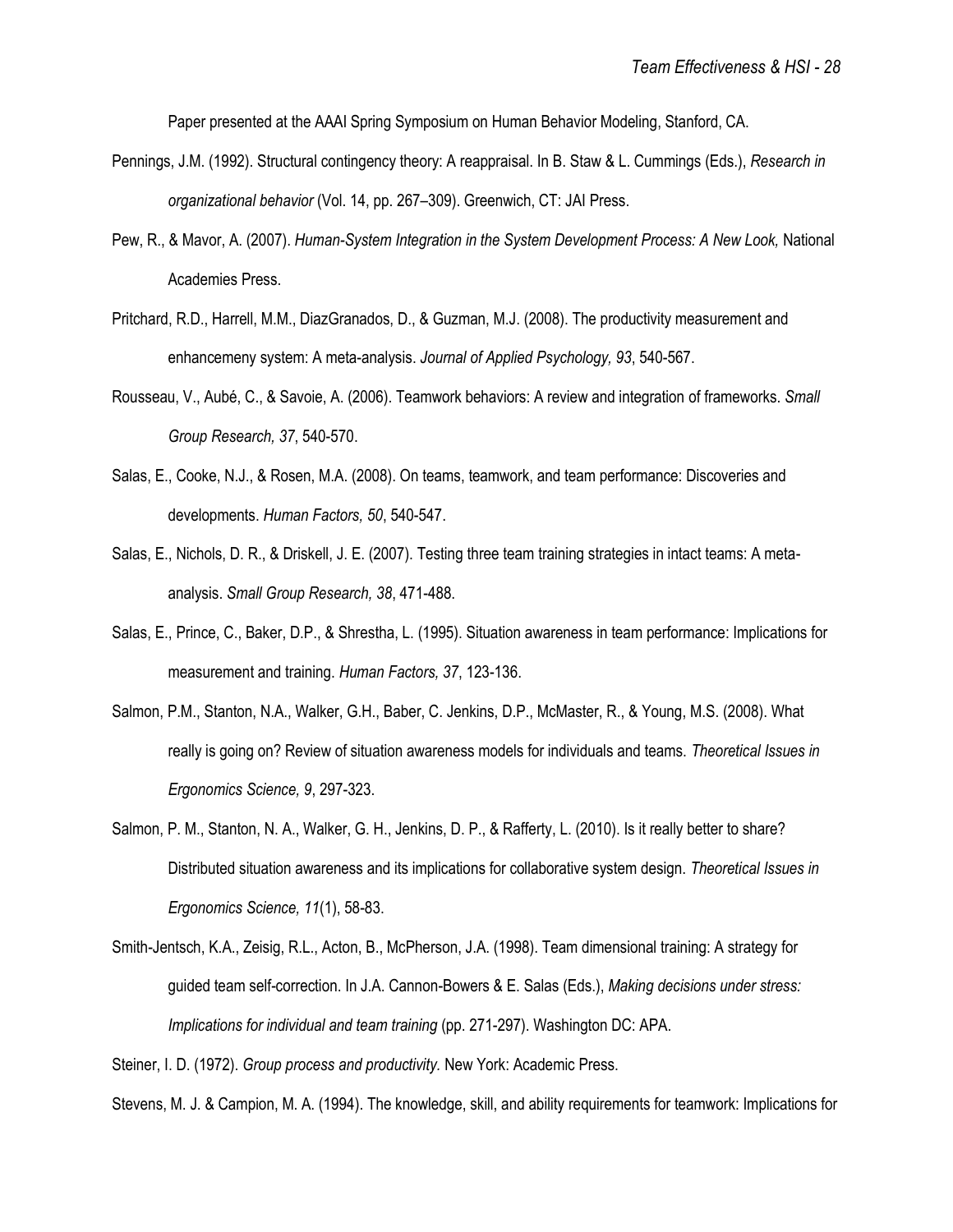human resource management. *Journal of Management, 20*(2), 503-530.

- Stewart, G.L. (2006). A meta-analytic review of relationships between team design features and team performance. *Journal of Management, 32*, 29-54.
- Trist, E. & Bamforth, K. (1951). Some social and psychological consequences of the longwall method of coal getting. *Human Relations, 4*, 3-38.
- Van de ven, A. H., Delbecq, A. & Koenig, R. (1976). Determinants of coordination modes within organizations. *American Sociological Review, 41*, 322-338.
- Wax, A. M., DeChurch, L. A., Murase, T., & Contractor, N. (2012, April). Dissecting complex team processes using network analysis. In A. M. Wax & D. A. Harrison (Chairs), *Teams and Networks*. Symposium conducted at the Society for Industrial and Organizational Psychology, San Diego, CA.
- Wegner, D.M. (1987). Transactive memory: A contemporary analysis of the group mind. In B. Mullen & G.R. Goethals (Eds.), *Theories of group behavior* (pp. 185–205). New York, NY: Springer-Verlag.
- Zachary, W., Campbell, G.E., Laughery, K.R., Glenn, F., & Cannon-Bowers, J.A. (2001). The application of human modeling technology to the design, evaluation, and operation of complex systems. In E. Salas (Ed.), *Advances in human performance and cognitive engineering research* (Vol. 1, pp. 201-250). New York: JAI.